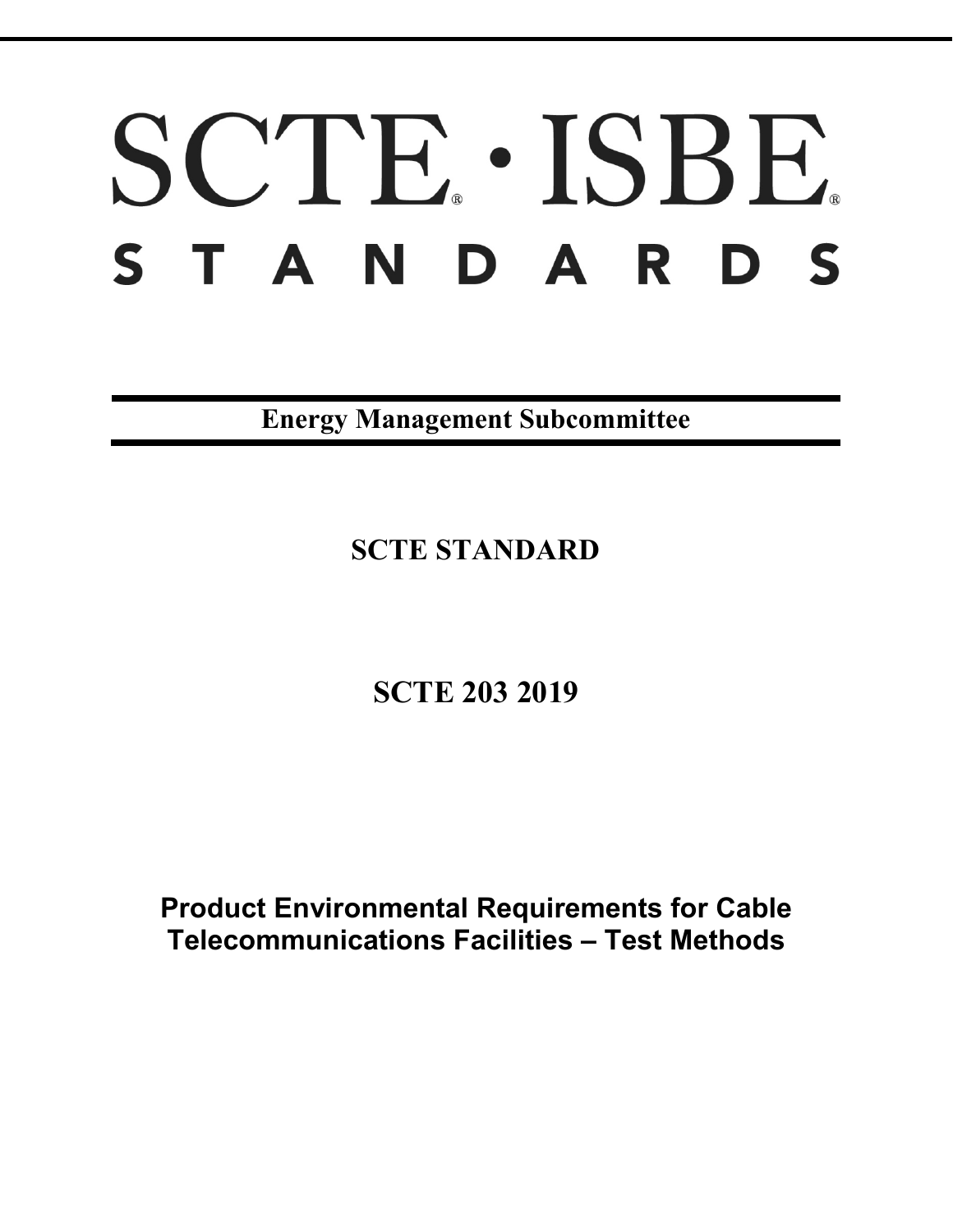# **NOTICE**

The Society of Cable Telecommunications Engineers (SCTE) / International Society of Broadband Experts (ISBE) Standards and Operational Practices (hereafter called "documents") are intended to serve the public interest by providing specifications, test methods and procedures that promote uniformity of product, interchangeability, best practices and ultimately the long-term reliability of broadband communications facilities. These documents shall not in any way preclude any member or non-member of SCTE•ISBE from manufacturing or selling products not conforming to such documents, nor shall the existence of such standards preclude their voluntary use by those other than SCTE•ISBE members.

SCTE•ISBE assumes no obligations or liability whatsoever to any party who may adopt the documents. Such adopting party assumes all risks associated with adoption of these documents, and accepts full responsibility for any damage and/or claims arising from the adoption of such documents.

Attention is called to the possibility that implementation of this document may require the use of subject matter covered by patent rights. By publication of this document, no position is taken with respect to the existence or validity of any patent rights in connection therewith. SCTE•ISBE shall not be responsible for identifying patents for which a license may be required or for conducting inquiries into the legal validity or scope of those patents that are brought to its attention.

Patent holders who believe that they hold patents which are essential to the implementation of this document have been requested to provide information about those patents and any related licensing terms and conditions. Any such declarations made before or after publication of this document are available on the SCTE•ISBE web site at http://www.scte.org.

# All Rights Reserved

© Society of Cable Telecommunications Engineers, Inc. 2019 140 Philips Road Exton, PA 19341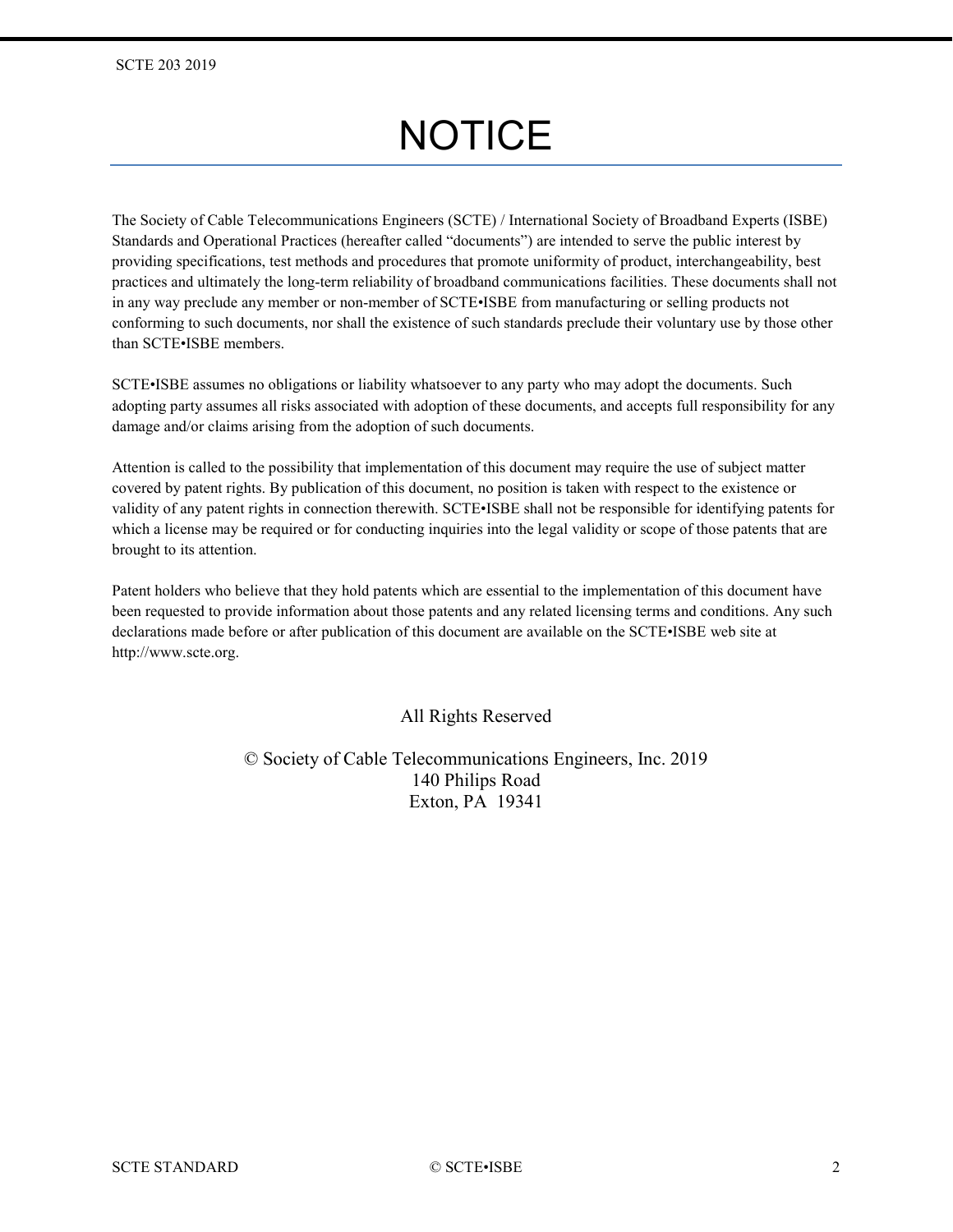# **Contents**

| $\mathbf{1}$   |       |  |
|----------------|-------|--|
|                | 1.1   |  |
|                | 1.2   |  |
|                | 1.3   |  |
|                | 1.4   |  |
| $\overline{2}$ |       |  |
|                | 2.1   |  |
|                | 2.2   |  |
|                | 2.3   |  |
| 2.4            |       |  |
|                | 2.5   |  |
|                | 2.6   |  |
|                | 2.6.1 |  |
|                | 2.6.2 |  |
| $\overline{3}$ |       |  |
|                | 3.1   |  |
|                | 3.1.1 |  |
|                | 3.1.2 |  |
|                | 3.1.3 |  |
|                | 3.1.4 |  |
|                | 3.1.5 |  |
|                | 3.1.6 |  |
|                | 3.2   |  |
|                | 3.2.1 |  |
|                | 3.2.2 |  |
|                | 3.2.3 |  |
|                | 3.2.4 |  |
|                | 3.2.5 |  |
|                | 3.2.6 |  |
|                | 3.2.7 |  |
|                | 3.3   |  |
|                | 3.3.1 |  |
|                | 3.3.2 |  |
|                | 3.4   |  |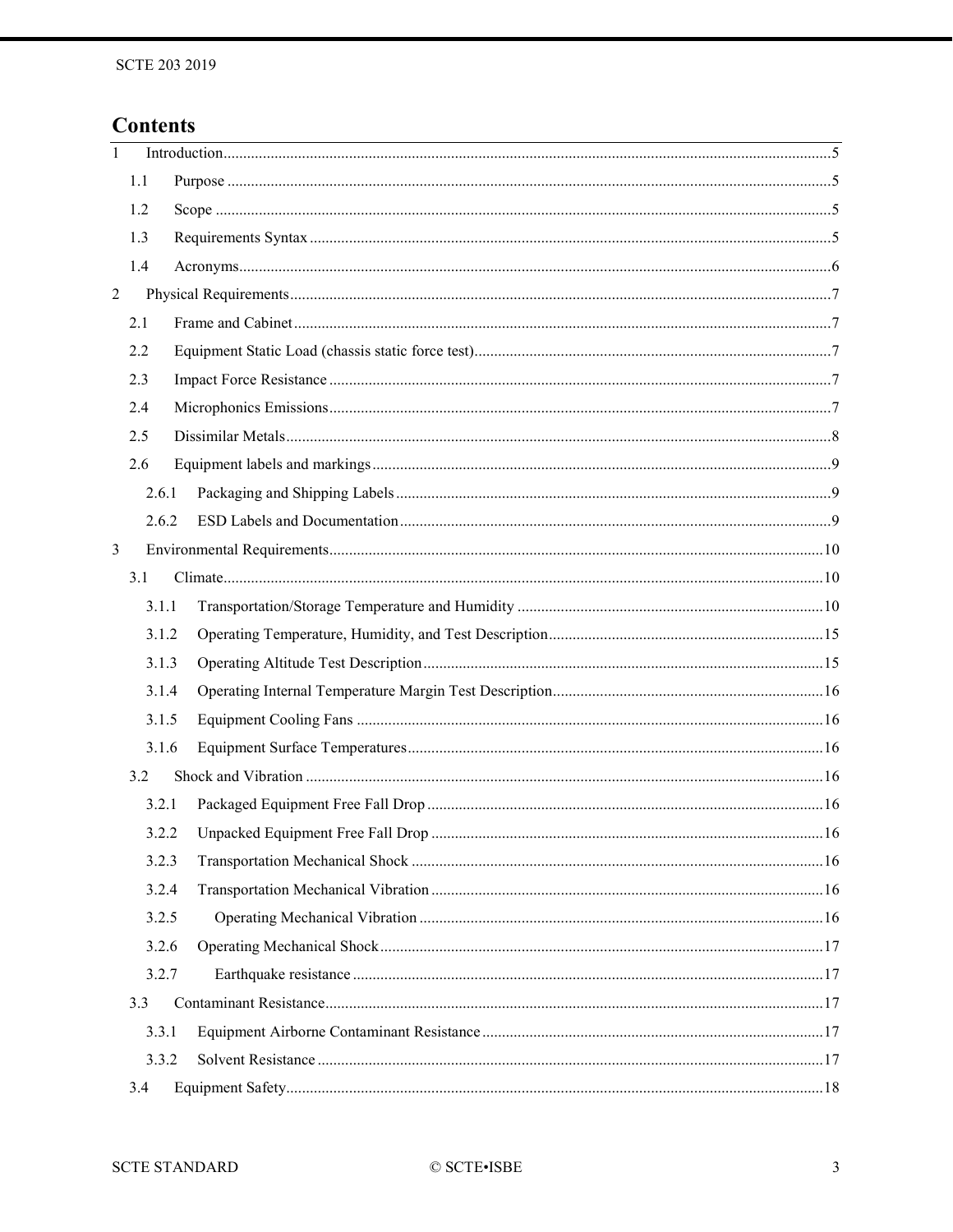| 3.4.1          |     |
|----------------|-----|
| 3.4.2          |     |
| 3.4.3          |     |
| 3.4.4          |     |
| $\overline{4}$ |     |
| 4.1            |     |
| 4.1.1          |     |
| 4.1.2          |     |
| 4.1.3          |     |
| 4.2            |     |
| 5              |     |
| 5.1            |     |
| 5.1.1          |     |
| 5.1.2          |     |
| 5.1.3          |     |
| 5.1.4          |     |
| 5.2            |     |
| 5.2.1          |     |
| 5.2.2          |     |
| 5.2.3          |     |
| 5.2.4          |     |
| 5.2.5          |     |
| 5.3            |     |
| 5.4            |     |
| 6              | .24 |
| 6.1            |     |
| 6.2            |     |
|                |     |
|                |     |

# **List of Tables**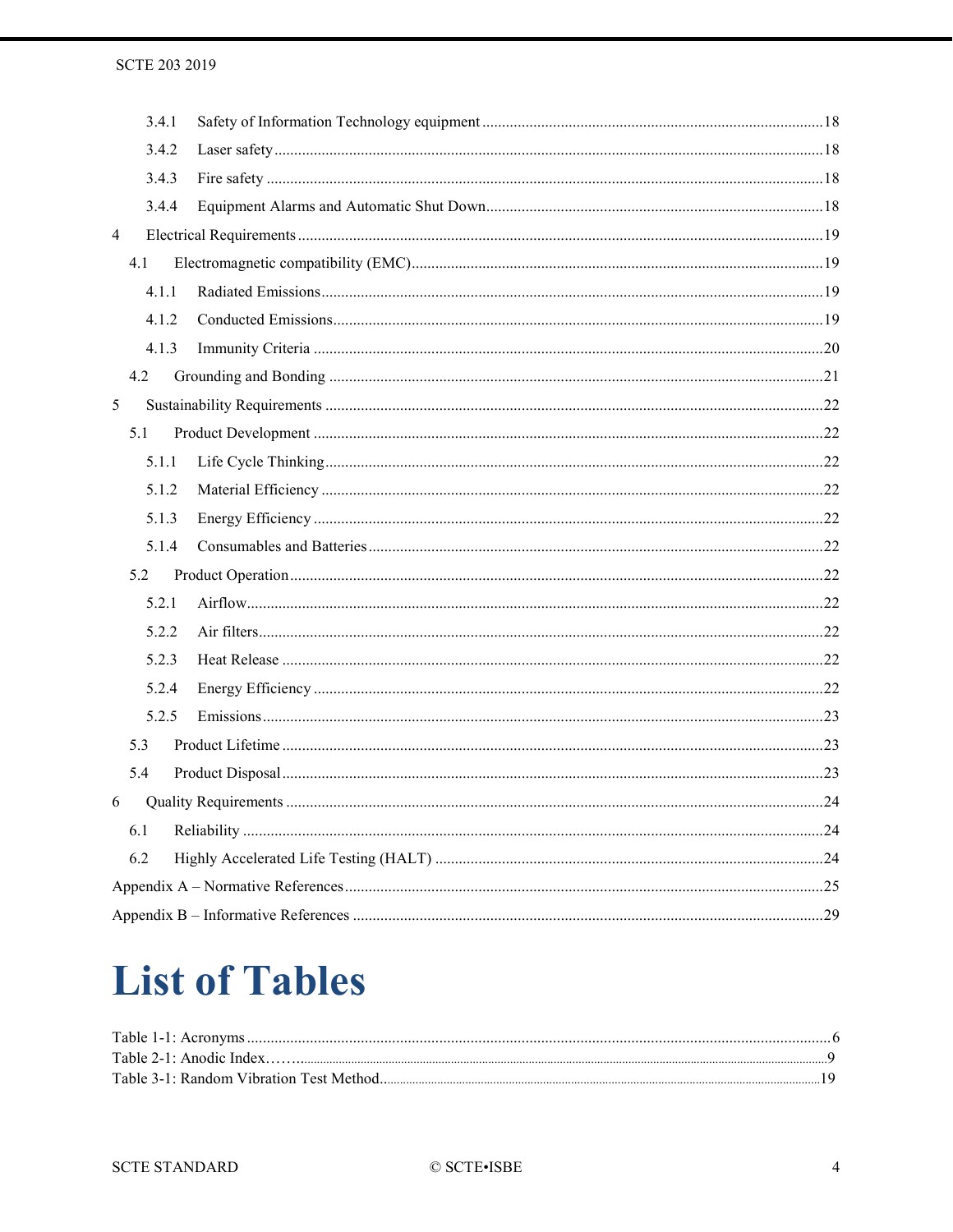# <span id="page-4-0"></span>**1 Introduction**

# <span id="page-4-1"></span>**1.1 Purpose**

The specification purpose is to define test methods to evaluate equipment compliance with criteria specified in ANSI/SCTE 186 2012.

# <span id="page-4-2"></span>**1.2 Scope**

This document is identical to SCTE 203 2014 except for informative components which may have been updated such as the title page, NOTICE text, headers and footers. No normative changes have been made to this document.

This document specifies physical, environmental, electrical, and sustainability test procedures to evaluate equipment compliance with requirements defined in ANSI/SCTE 186 2012.

# <span id="page-4-3"></span>**1.3 Requirements Syntax**

Throughout this document, specific words are used to define the requirements significance. These words are:

| This word means that the item is an absolute requirement of this specification.         |
|-----------------------------------------------------------------------------------------|
| This phrase means that the item is an absolute prohibition of this specification.       |
| This word means that there may be valid reasons in particular circumstances to          |
| ignore this item, but the full implications should be understood and the case carefully |
| weighed before choosing a different course.                                             |
| This phrase means that there may exist valid reasons in particular circumstances        |
| when the listed behavior is acceptable or even useful, but the full implications should |
| be understood and the case carefully weighed before implementing any behavior           |
| described with this label.                                                              |
| This word means that this item is truly optional. One vendor may choose to include      |
| the item because a particular market place requires it or because it enhances the       |
| product, for example; another vendor may omit the same item.                            |
|                                                                                         |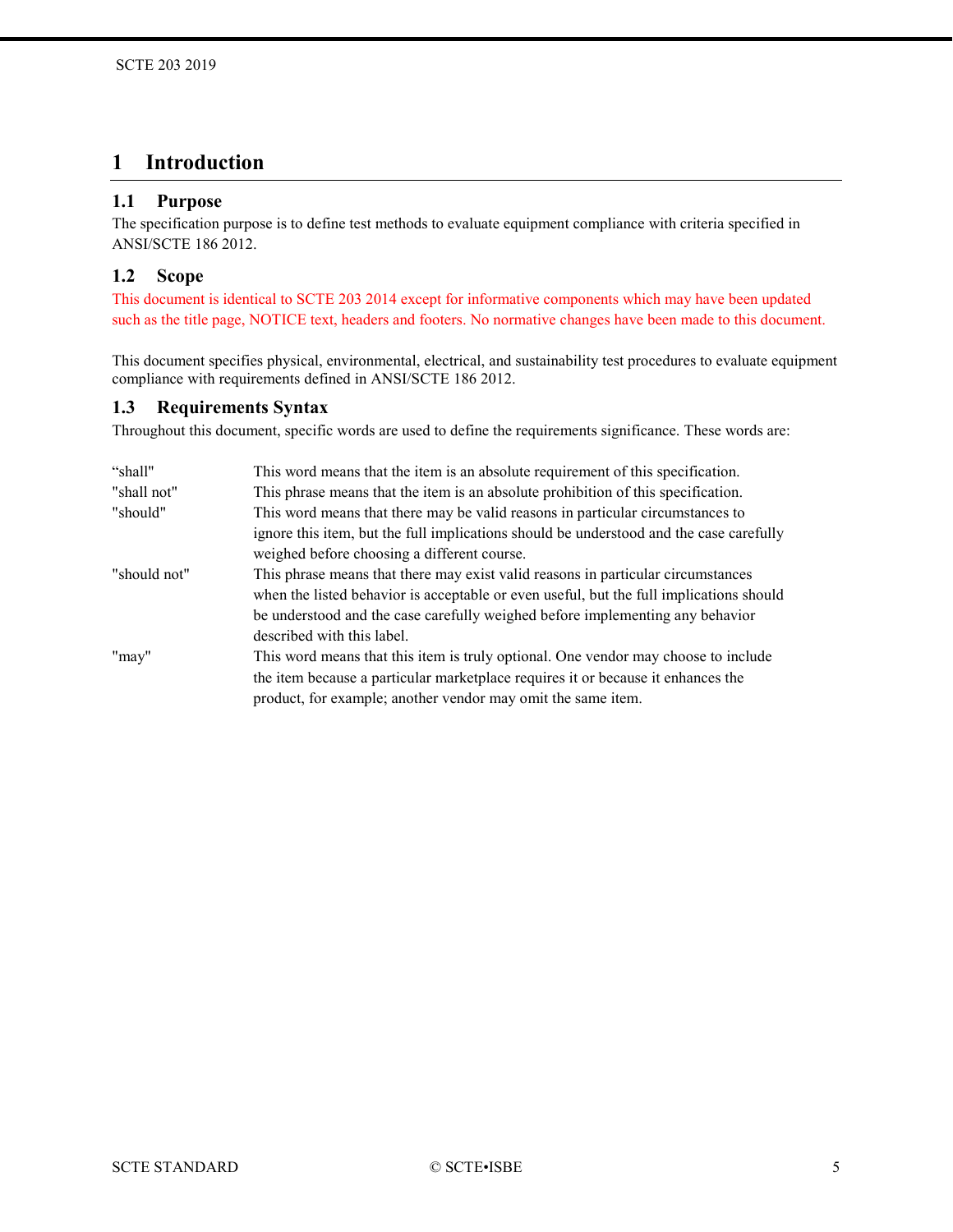# <span id="page-5-0"></span>**1.4 Acronyms**

# **Table 1-1: Acronyms**

<span id="page-5-1"></span>

| AC                      | Alternating Current                                                                          |
|-------------------------|----------------------------------------------------------------------------------------------|
| <b>ASTM</b>             | American Society for Testing and Materials                                                   |
| <b>ANSI</b>             | American National Standards Institute                                                        |
| <b>ASD</b>              | <b>Acceleration Spectral Density</b>                                                         |
| <b>ASHRAE</b>           | American Society of Heating, Refrigerating and Air-conditioning                              |
| <b>ATIS</b>             | Alliance for Telecommunications Industry Solutions                                           |
| <b>CENELEC</b>          | European Committee for Electrotechnical Standardization                                      |
| <b>CFR</b>              | Code of Federal Regulations (US)                                                             |
| $\overline{\textbf{C}}$ | Central Office                                                                               |
| $\overline{DC}$         | Direct Current                                                                               |
| <b>DOCSISTM</b>         | Data Over Cable Service Interface Specification                                              |
| eCFR                    | Electronic Code of Federal Regulations (US)                                                  |
| <b>EC</b>               | <b>European Community</b>                                                                    |
| <b>ECMA</b>             | Ecma International®                                                                          |
|                         | (formally European Computer Manufacturers Association)                                       |
| <b>EFT</b>              | <b>Electronic Fast Transient</b>                                                             |
| <b>EIA</b>              | <b>Electronic Industries Alliance</b>                                                        |
| <b>EMC</b>              | Electromagnetic Compatibility                                                                |
| <b>EMI</b>              | Electromagnetic Interference                                                                 |
| <b>ETSI</b>             | European Telecommunications Standards Institute                                              |
| <b>EUT</b>              | Equipment Under Test                                                                         |
| <b>FRU</b>              | Field Replaceable Unit                                                                       |
| <b>IEC</b>              | International Electrotechnical Commission                                                    |
| <b>ITU</b>              | International Telecommunication Union                                                        |
| <b>NRTL</b>             | Nationally Recognized Testing Laboratory                                                     |
| <b>OSHA</b>             | Occupational Safety and Health Administration (US Dept. of Labor)                            |
| <b>OSP</b>              | <b>Outside Plant</b>                                                                         |
| PacketCable™            | A CableLabs® led initiative to develop interoperable interface specifications for delivering |
|                         | advanced, real-time multimedia services over two-way cable plant                             |
| <b>RoHS</b>             | <b>Restriction of Hazardous Substances</b>                                                   |
| <b>SPEC</b>             | Standard Performance Evaluation Corporation                                                  |
| <b>TCG</b>              | Telecommunications Carrier Group                                                             |
| <b>TIA</b>              | Telecommunications Industry Association                                                      |
| $\mathbf U$             | Unit, Short for Rack-Unit, Measure of vertical rack space, 1U=1.75" (44.45mm)                |
| <b>UPS</b>              | Uninterruptible Power Supply                                                                 |
| <b>WEEE</b>             | Waste Electrical and Electronic Equipment                                                    |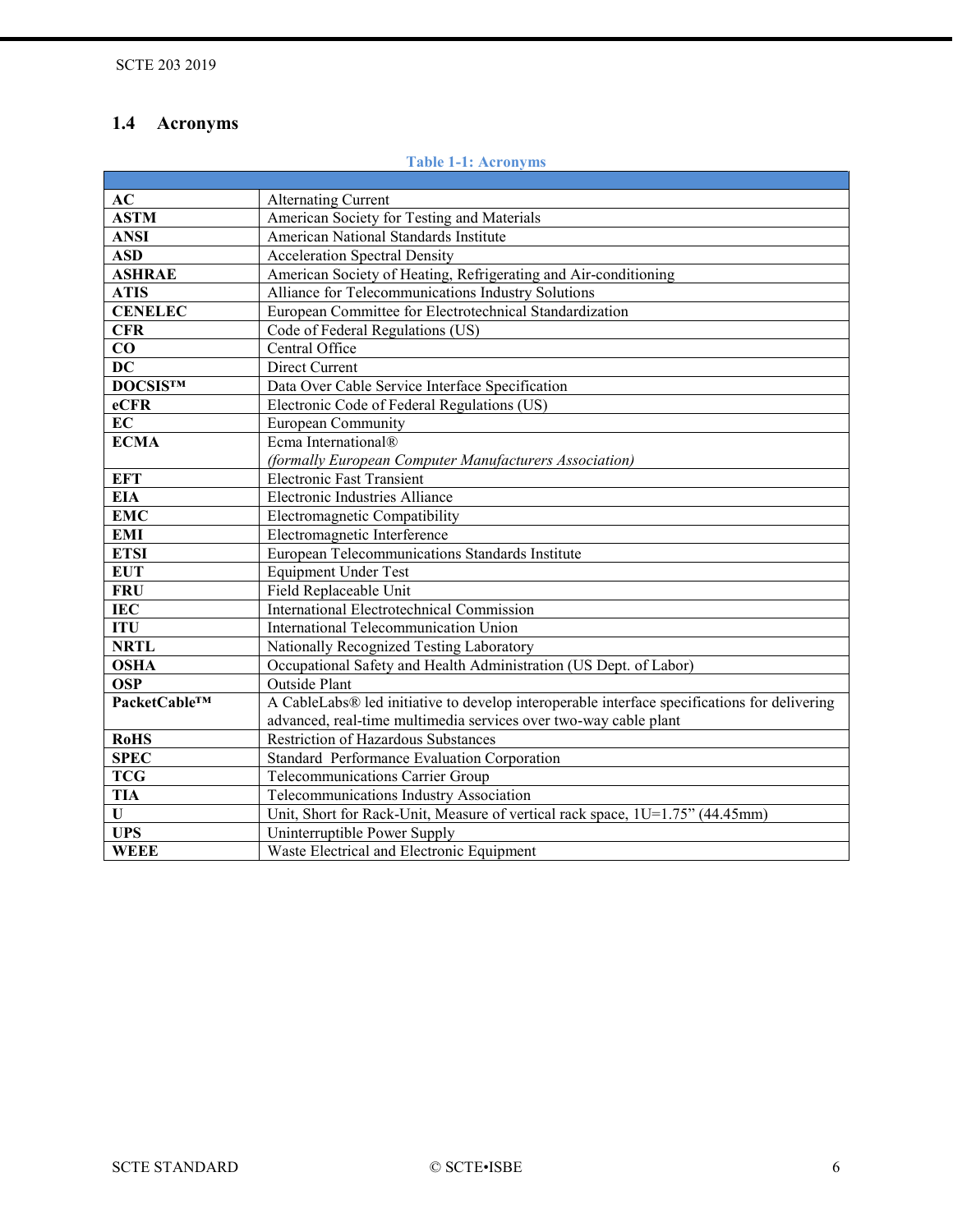# <span id="page-6-0"></span>**2 Physical Requirements**

# <span id="page-6-1"></span>**2.1 Frame and Cabinet**

Refer to *ANSI T1.336-2009* for test procedures.

# <span id="page-6-2"></span>**2.2 Equipment Static Load (chassis static force test)**

No mechanical damages or visible deformation, exposure to shock hazard or sharp edges shall occur when the equipment housing is subjected to a static force of 25lbf (111N) applied via a 1.2 inch diameter steel hemisphere for a period of one (1) minute. The equipment shall withstand the static load when applied to various locations on the top, bottom, right side, and left side of the equipment both when it is free standing and when it is housed or mounted using the vendor supplied mounting brackets.

# <span id="page-6-3"></span>**2.3 Impact Force Resistance**

The external metal enclosure of the device / product (intended for use in a controlled environment) shall be subjected to an impact generated by a free-falling smooth, solid steel sphere 2 inches (5.08cm) in diameter and weighing approximately 1.18 lbs (0.535Kg).

- The sphere is to fall freely form a height of 51 inches (129.54cm) at various locations on the outside of the enclosure.
- The tests shall not result in permanent distortion to the extent that wire to ground or chassis spacing is reduced below the following values:

For 0 to 50 Vrms peak: 1/16"

For >50 to 150 Vrms peak: 1/4"

For 150 to 600 Vrms peak: 1/2"

- The tests shall not result in any distortion that produces contact of the enclosure with un-insulated electrically active parts other than those connected in a low voltage circuit.
- The tests shall not result in the unit developing any opening(s) that expose electrically active un-insulated parts that create a risk of electrical shock or high energy current levels.

# <span id="page-6-4"></span>**2.4 Microphonics Emissions**

- The device / product shall withstand minimum impact energy of 0.7 Newton-meters (Nm) applied to the device / product at various chassis locations without harmful or detrimental effect to any functional service provided by the test specimen (i.e., bit errors, spurious emissions, macro-blocking, interruption, lock-up or any other signal flow impairment).
- Microphonics impacts should be made with a calibrated impact hammer such as the E D &D Models 5110 or F22.50 (or equivalent).
- Information on the models listed above may be reviewed at http://www.productsafet.com.
- Specification reference for the type of impact hammer to be used is IEC 68-2-63 / 1991 (or latest version).
- Impacts shall be imparted to each of the six operational planes of the device / product to be tested.
- Depending upon the size of the product each operational plane should be divided into one or more areas and multiple impacts should be imparted to each area.
- Appropriate notations shall be made as to the location where the microphonics impact force is applied when any and all signal flow impairments are seen.
- Documentation should include written notes, diagrams, pictures, etc.
- Measurements shall be made while any and all signal flow(s) is (are) monitored for discontinuities and / or interruptions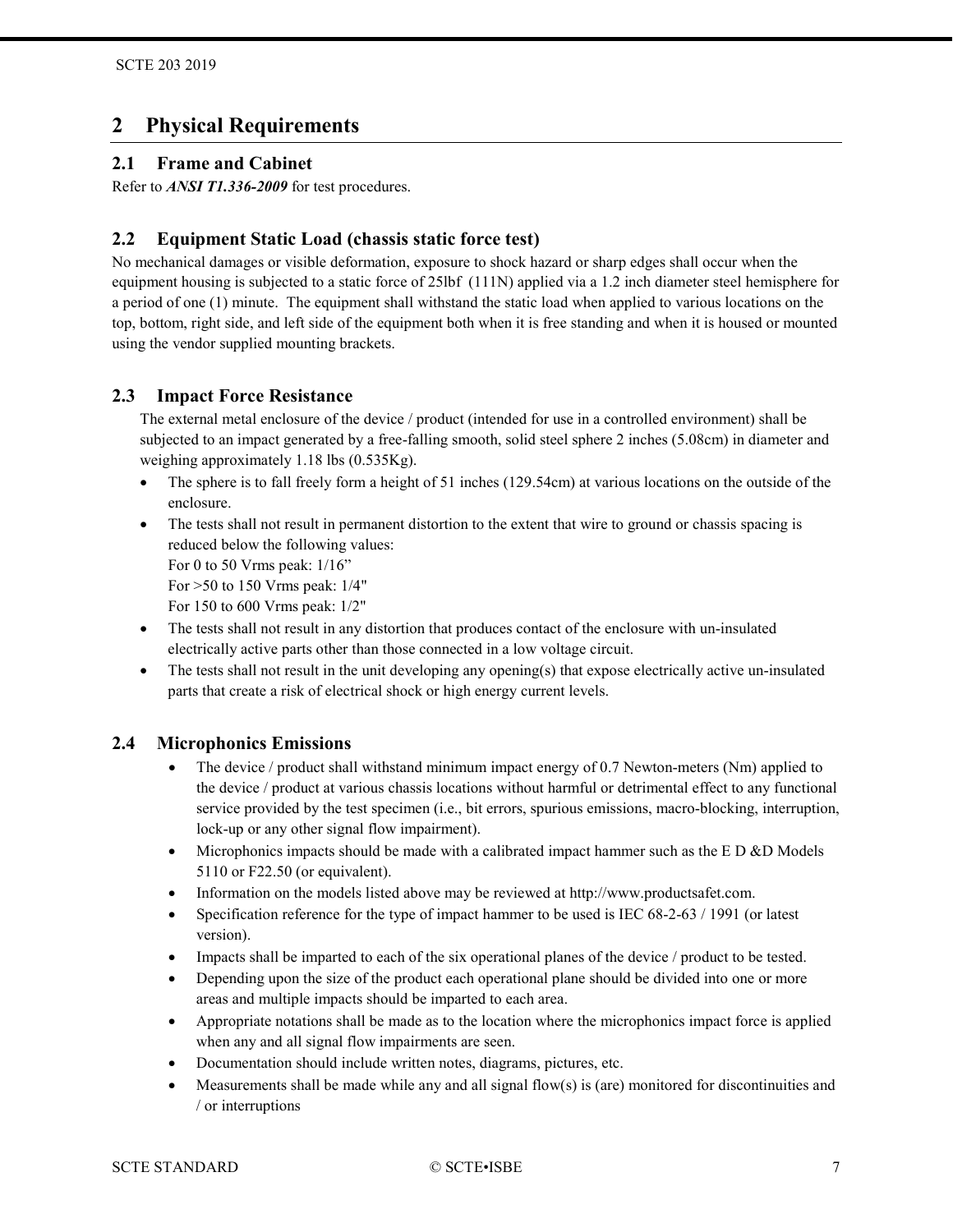<span id="page-7-1"></span>Anodic inde[x\[10\]](http://en.wikipedia.org/wiki/Galvanic_corrosion#cite_note-pierre-10)

# <span id="page-7-0"></span>**2.5 Dissimilar Metals**

Inspect and determine compliance by analysis using the following method:

• Galvanic Compatibility is defined as the differential in Anodic Index Voltage between the various metals at the junction. The maximum Anodic Index (V) differential limit for equipment shall not be greater than +/- 0.50 Volt. Galvanic compatibility

The compatibility of two different metals may be predicted by consideration of their "Anodic Index". This parameter is a measure of the electrochemical voltage that will be developed between the metal and gold. To find the relative voltage of a pair of metals it is only required to substract their Anodic Indexes[.\[9\]](http://en.wikipedia.org/wiki/Galvanic_corrosion#cite_note-9)

For normal environments, such as storage in warehouses or non-temperature and humidity controlled environments, there should not be more than 0.25 V difference in the "Anodic Index". For controlled environments, in which temperature and humidity are controlled, 0.50 V can be tolerated. For harsh environments, such as outdoors, high humidity, and salt environments, there should be not more than 0.15 V difference in the "Anodic Index". For example; gold - silver would have a difference of 0.15V being acceptable [\[10\]](http://en.wikipedia.org/wiki/Galvanic_corrosion#cite_note-pierre-10)

Often when design requires that dissimilar metals come in contact, the galvanic compatibility is managed by finishes and plating. The finishing and plating selected facilitates the dissimilar materials being in contact and protect the base materials from corrosio[n.\[10\]](http://en.wikipedia.org/wiki/Galvanic_corrosion#cite_note-pierre-10)

| $\mu$ mount much $\mu$                                                                                                              |              |
|-------------------------------------------------------------------------------------------------------------------------------------|--------------|
| Metal                                                                                                                               | Index<br>(V) |
| Most Cathodic                                                                                                                       |              |
| Gold, solid and plated, Gold-platinum alloy                                                                                         | $-0.00$      |
| Rhodium plated on silver-plated copper                                                                                              | $-0.05$      |
| Silver, solid or plated; monel metal. High nickel-copper alloys                                                                     | $-0.15$      |
| Nickel, solid or plated, titanium an s alloys, Monel                                                                                | $-0.30$      |
| Copper, solid or plated; low brasses or bronzes; silver solder; German silvery high copper-nickel alloys;<br>nickel-chromium alloys | $-0.35$      |
| Brass and bronzes                                                                                                                   | $-0.40$      |
| High brasses and bronzes                                                                                                            | $-0.45$      |
| 18% chromium type corrosion-resistant steels                                                                                        | $-0.50$      |
| Chromium plated; tin plated; 12% chromium type corrosion-resistant steels                                                           | $-0.60$      |
| Tin-plate; tin-lead solder                                                                                                          | $-0.65$      |
| Lead, solid or plated; high lead alloys                                                                                             | $-0.70$      |
| 2000 series wrought aluminum                                                                                                        |              |
| Iron, wrought, gray or malleable, plain carbon and low alloy steels                                                                 | $-0.85$      |
| Aluminum, wrought alloys other than 2000 series aluminum, cast alloys of the silicon type                                           | $-0.90$      |
| Aluminum, cast alloys other than silicon type, cadmium, plated and chromate                                                         |              |

#### **Table 2-1: Anodic Index Table**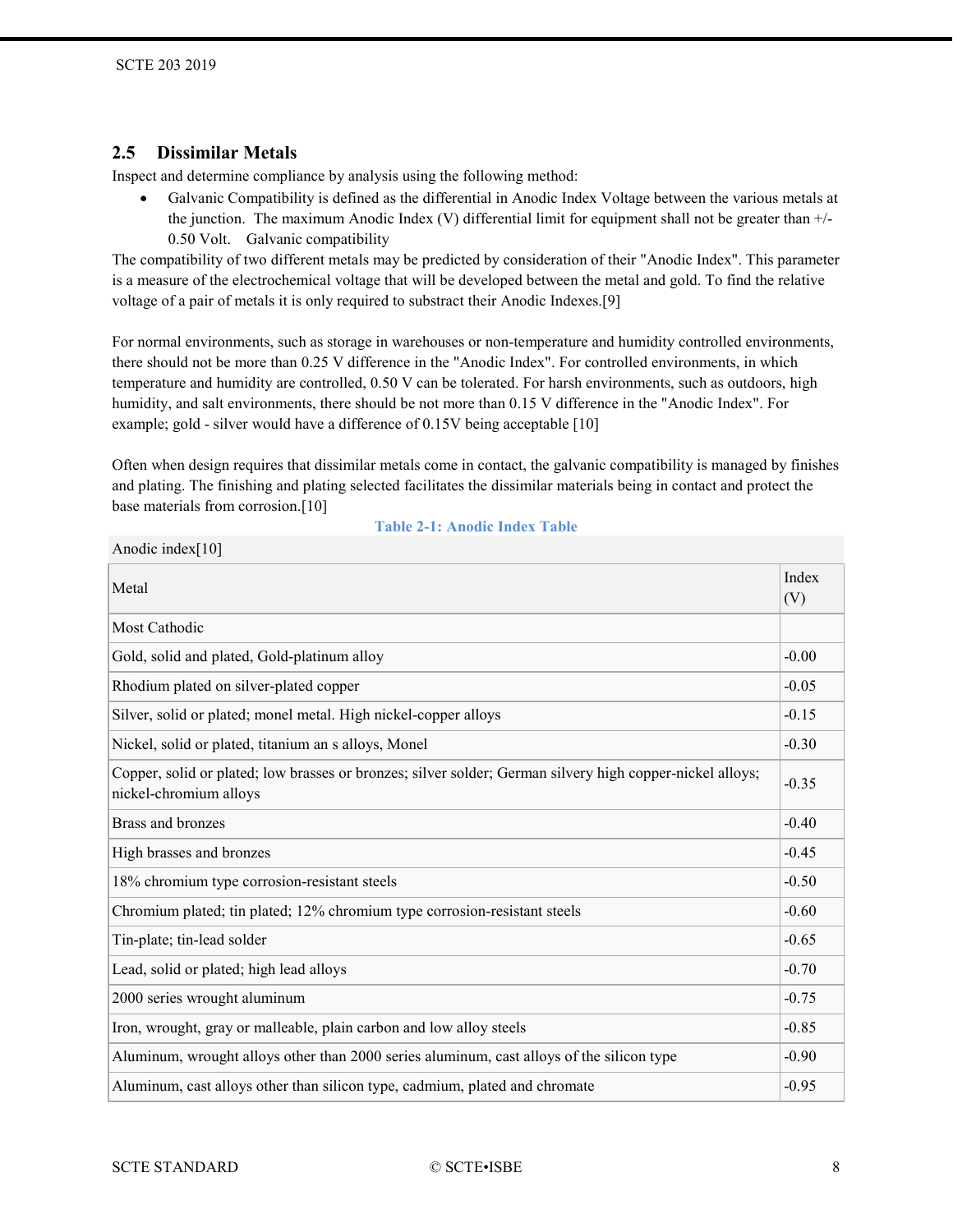| Hot-dip-zinc plate; galvanized steel                          |         |
|---------------------------------------------------------------|---------|
| Zinc, wrought; zinc-base die-casting alloys; zinc plated      | $-1.25$ |
| Magnesium & magnesium-base alloys, cast or wrought<br>$-1.75$ |         |
| Beryllium                                                     | $-1.85$ |

# <span id="page-8-0"></span>**2.6 Equipment labels and markings**

Evaluate by inspection

- 1. Equipment vendor and product identification shall be visible when the unit is installed.
- 2. Labels for equipment user panels, connectors, controls, and power connections shall be shall be visible when unit is installed and shall be located near their intended function.
- 3. Equipment certifications, compliances, approvals, and warning labels shall be visible when the unit is installed and shall be provided in the equipment user documentation.
- 4. Labels that display serial numbers, MAC addresses and similar information shall be visible when the equipment is installed and shall be implemented in light text on a dark background to assure legibility in non-optimum lighting.
- 5. Labels shall not peel, wear, crack, fade or blister under the environmental conditions in which the equipment will operate. Compliance may be evidenced by any of the following methods:
	- a. Using a permanent ink/typing ribbon meeting the requirements of ANSI/UL 969 or CAN/CSA No. 0.15
	- b. Use of a combination of materials and printing method accepted as a UL PGJI2 label system
	- c. Shelf level equipment labels shall not be placed on the top, bottom, or side, e.g., shelf level equipment labels shall be visible when the equipment is installed.
	- d. Equipment should provide an area to affix a MSO placed equipment barcode or equivalent label.
- 6. Laser light emitting ports shall be capped and include a yellow warning label warning of the presence of laser light emissions.

# <span id="page-8-1"></span>**2.6.1 Packaging and Shipping Labels**

Evaluate by inspection

- 1. Equipment package device bar code shall be placed such that it can be read and/or scanned without removing the equipment from its package or wrapping material.
- 2. Equipment shipping package shall have bar codes indicating its contents placed on the front upright surface.
- 3. Equipment packaging shall comply with Outer Shipping Container Bar Code Label Standard CEA556C and Product Package Bar Code Label Standard for Non-Retail Applications CEA624A.

# <span id="page-8-2"></span>**2.6.2 ESD Labels and Documentation**

Evaluate by inspection

- 1. Equipment shall be labeled in compliance with EIA-471-1996, Symbol and Label for Electrostatic Sensitive Devices.
- 2. The ESD label should be located on the equipment front. Alternative locations are acceptable if there is no room for a front of equipment label.
- 3. Equipment documentation shall specify any ESD sensitivity issues.
- 4. Instructions and procedures to prevent ESD problems shall be provided in the equipment user documentation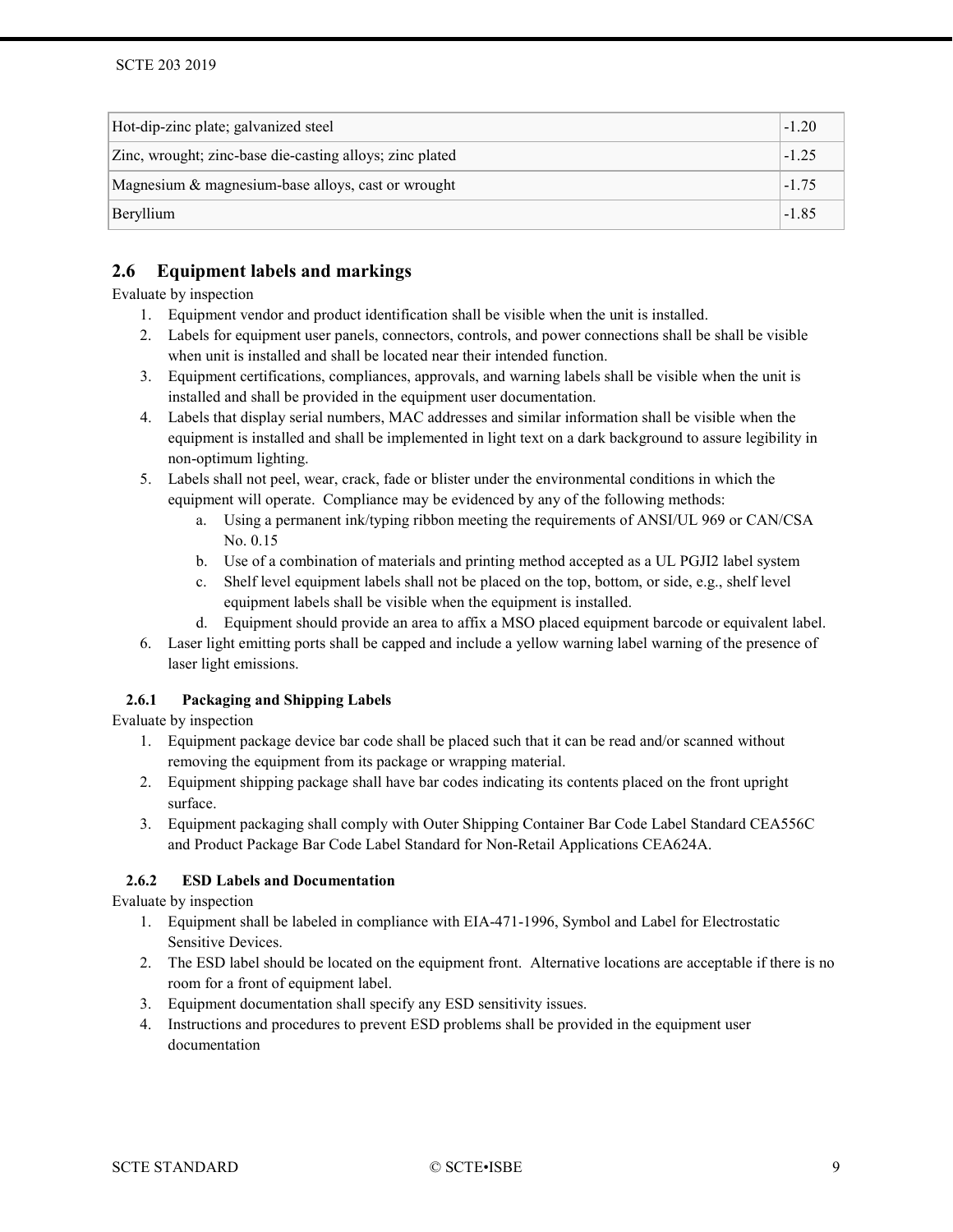# <span id="page-9-0"></span>**3 Environmental Requirements**

This section documents equipment transportation, storage, and operating environmental test methods.

# <span id="page-9-1"></span>**3.1 Climate**

# <span id="page-9-2"></span>**3.1.1 Transportation/Storage Temperature and Humidity**

# *Low Temperature Exposure and Thermal Shock Test Description*

Transportation/Storage low temperature exposure compliance shall be implemented and documented as specified in IEC 60068-2-1, Test Method Ab.



The following test sequence shall be executed:

- 1. Confirm EUT functions normally
- 2. Place the packaged and non-powered EUT in a test chamber and achieve EUT stability at  $23^{\circ}$ C.
- 3. Transition the EUT to -40 $^0C$  at a 30 $^0C/Hr$  rate. Relative humidity is not controlled.
- 4. Maintain the EUT at  $-40\degree$ C for 72 hours. Relative humidity is not controlled.
- 5. Transition the EUT to ambient room temperature and relative humidity in  $\leq$  5 minutes.
- 6. Remove the EUT from its package and allow time for the EUT to thermally stabilize to room temperature.
- 7. Power on the EUT and confirm normal operation without impairment.

The test procedure specified in *[GR-63-CORE, Issue 3, March 2006](#page-28-1);* Section 5.1.1.1 may be used as an alternative method to assure compliance with transportation/storage high temperature exposure and thermal shock. The test sequence is the same as described above.

# *3.1.1.1 High Temperature Exposure and Thermal Shock Test Description*

Transportation/Storage high temperature exposure compliance shall be confirmed and documented as specified in IEC 60068-2-2 *Test Method Bb: Dry* Heat.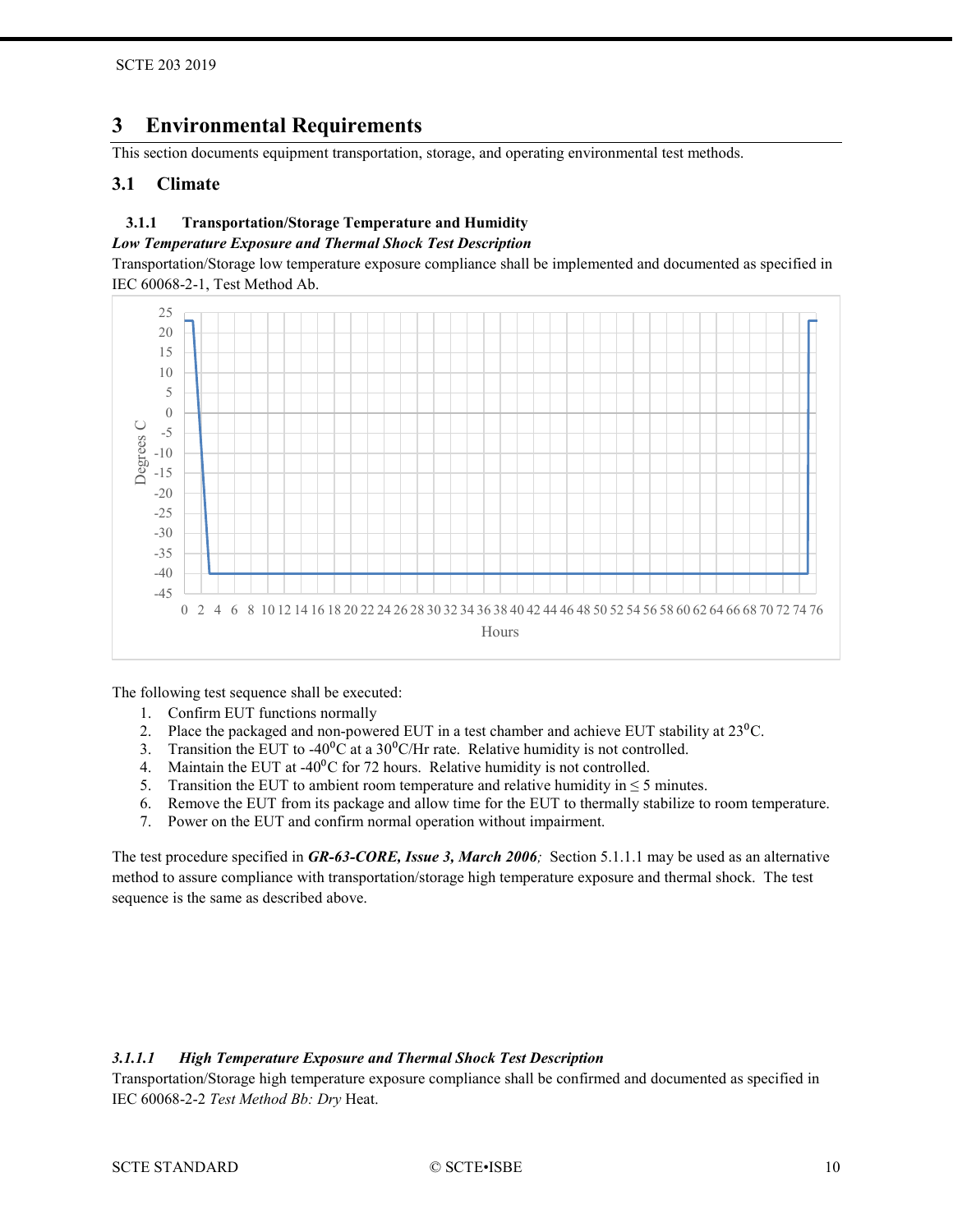

The following test sequence shall be executed:

- 1. Confirm EUT functions normally
- 2. Place the packaged and non-powered EUT in a test chamber and achieve EUT stability at  $23^{\circ}$ C.
- 3. Transition the EUT to  $70\textdegree C$  at a  $30\textdegree C/Hr$  rate. Relative humidity is not controlled.
- 4. Maintain the EUT at  $70^{\circ}$ C for 72 hours. Relative humidity is not controlled.
- 5. Transition the EUT to ambient room temperature and relative humidity in  $\leq$  5 minutes.
- 6. Remove the EUT from its package and allow time for the EUT to thermally stabilize to room temperature.
- 7. Power on the EUT and confirm normal operation without impairment.

The test procedure specified in *[GR-63-CORE, Issue 3, March 2006](#page-28-1);* Section 5.1.1.3 may be used as an alternative method to assure compliance transportation/Storage high temperature exposure and thermal shock. The test sequence is the same as described above with the exception that relative humidity is controlled.

#### *3.1.1.2 High Relative Humidity Exposure Test Description*

Transportation/Storage high relative humidity exposure shall be confirmed and documented as specified in *[GR-63-](#page-28-1) [CORE, Issue 3, March 2006](#page-28-1);* Section 5.1.1.2.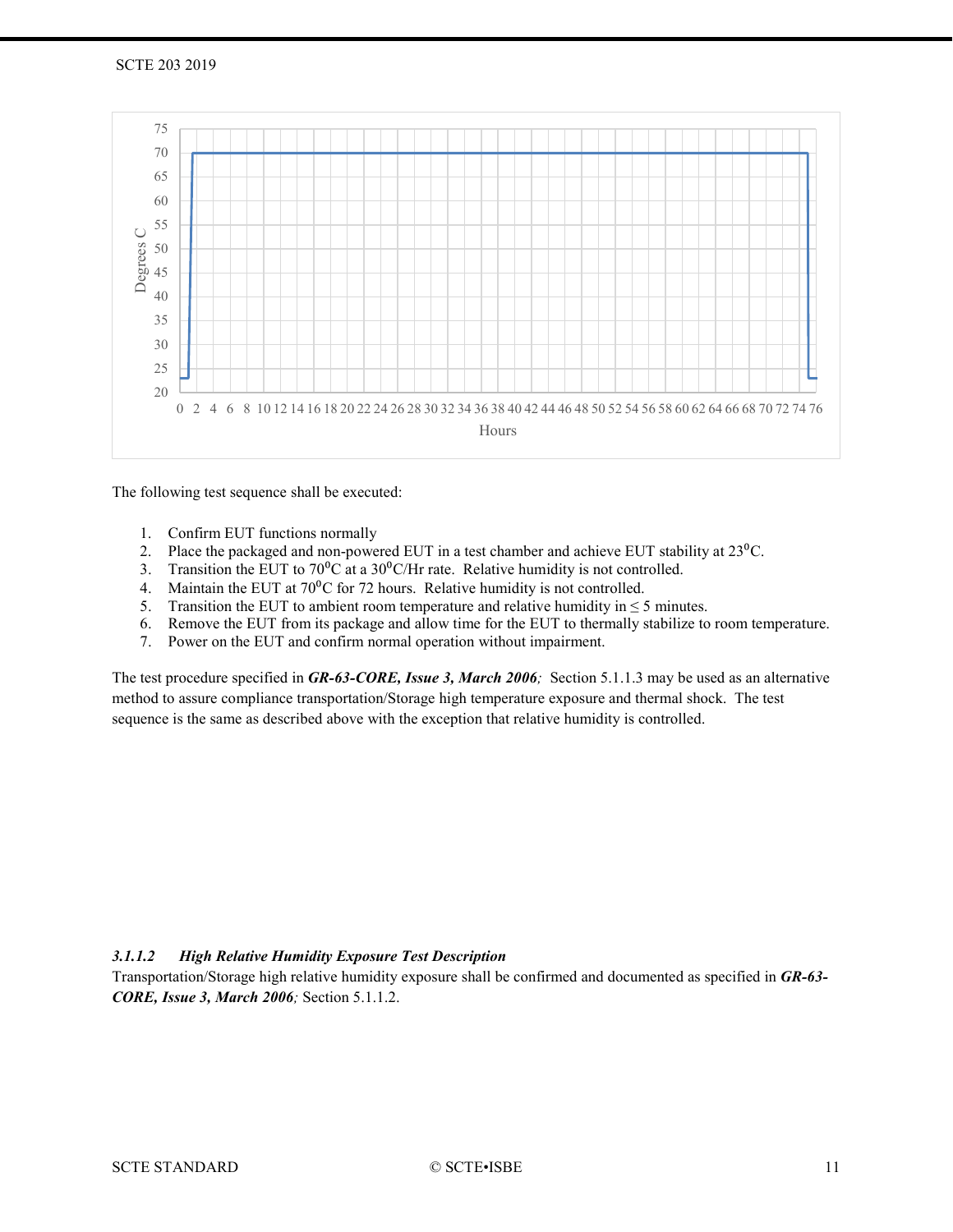

The following test sequence shall be executed:

- 1. Confirm the EUT functions normally at ambient room temperature and relative humidity.
- 2. Package the EUT for normal transportation and place it in a test chamber and achieve stability at  $23\text{°C}$  / 50% RH.
- 3. Monitor the chamber temperature and RH continuously during the test
- 4. Transition the EUT to  $+40^{\circ}$ C at a 30<sup>°</sup>C/Hr rate.
- 5. Maintain the EUT at  $+40^{\circ}$ C and transition to 93% RH within a time of no more than 2 hours.
- 6. Maintain the EUT at  $+40^{\circ}$ C and 93% RH for 96 hours.
- 7. Maintain the EUT at  $+40^{\circ}$ C and transition to 50% RH within a time of no more than 30 minutes.
- 8. Transition the EUT to +23<sup>o</sup>C at a 30<sup>o</sup>C/Hr rate while maintaining a 50% RH.
- 9. Remove the unit from test chamber and confirm normal operation without impairment.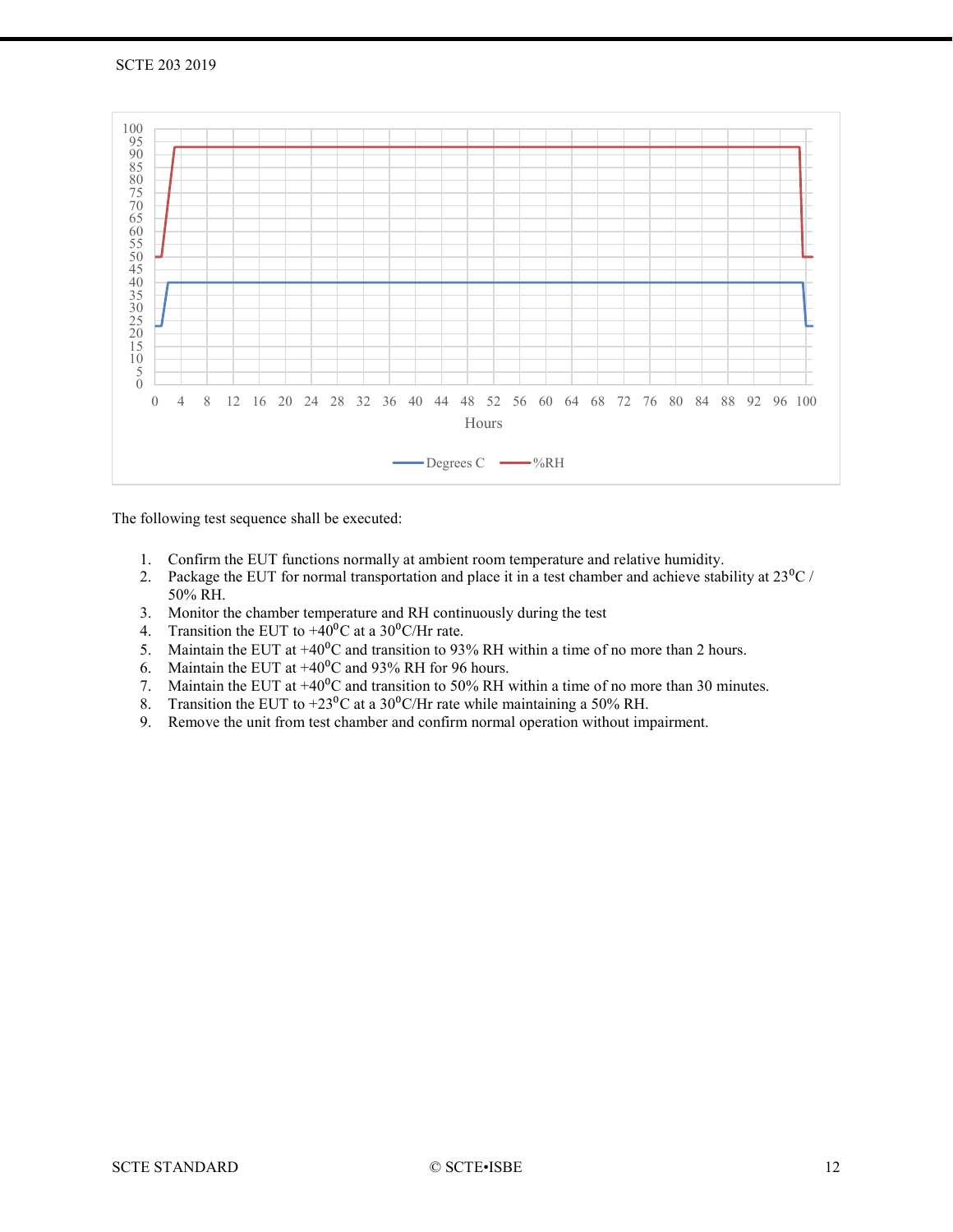#### SCTE 203 2019

Transportation/Storage relative humidity using a slow temperature change may be confirmed and documented using the alternative test method specified in Test Method IEC 60068-2-78. For the alternate test method, the following test sequence shall be executed:



- 1. Confirm the EUT functions normally.
- 2. Package the EUT for normal transportation and place it in a test chamber and achieve stability at  $23^{\circ}$ C / 50% RH. (Temperature and RH tolerances are specified in IEC 60068-2-78.).
- 3. Monitor the chamber temperature and RH continuously during the test
- 4. Transition the EUT to  $+40^{\circ}$ C / 50% RH at a 30<sup>o</sup>C/Hr rate.
- 5. Transition the EUT to  $+40^{\circ}$ C / 93% RH within a time of no more than 2 hours.
- 6. Maintain the EUT at  $+40^{\circ}$ C / 93% RH for 96 hours.
- 7. Transition the EUT to  $+40^{\circ}$ C at 73% to 77 % RH within a time of no more than 30 minutes.
- 8. Transition the EUT to  $+23\degree$ C in less than 30 minutes.
- 9. Achieve EUT temperature and relative humidity stability.
- 10. Remove the unit from test chamber (if necessary), apply power, and confirm normal operation without impairment.

#### *Thermal Shock Test Description*

Thermal shock compliance shall be confirmed using the test procedure described in this section*.* The general test method is to execute 3 test cycles of soaking and rapidly transitioning a packaged and non-powered EUT between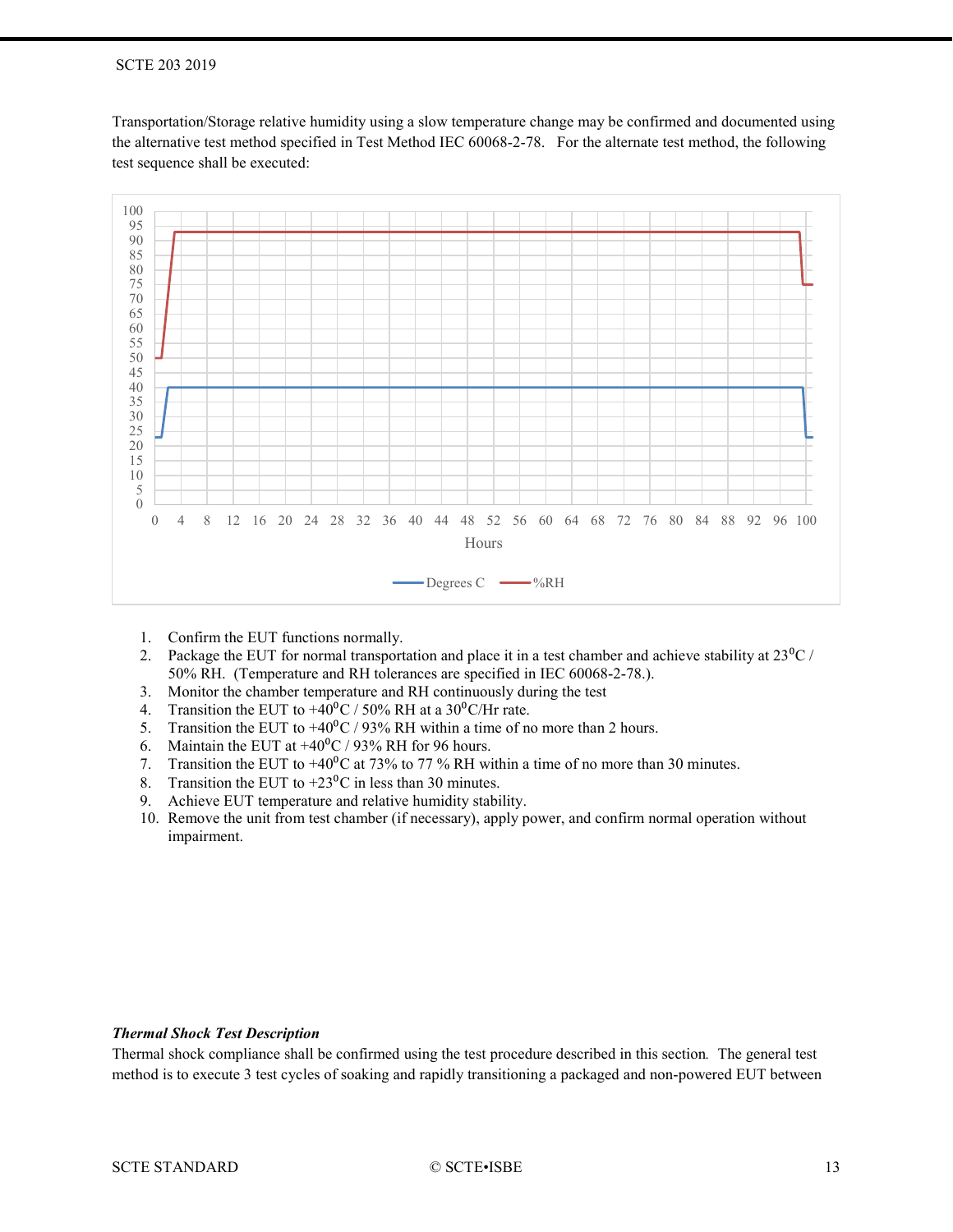

transportation and storage high/low temperature limits. The EUT is then allowed to temperature stabilize at ambient room temperature and tested to confirm operation without impairment.

The following test sequence shall be executed:

Confirm the EUT functions normally.

- 1. Place the EUT in a test chamber and achieve stabilization at  $25^{\circ}$ C. Relative Humidity is not controlled during this test.
- 2. Test Cycle:
	- a. .Maintain the EUT at -40 $^0$ C for 30 minutes.
	- b. Transition the EUT to  $25^{\circ}$ C in  $\leq$  5 minutes.
	- c. Maintain the EUT at  $25^{\circ}$ C for 10 minutes.
	- d. Transition the EUT to  $60^{\circ}$ C in  $\leq$  5 minutes.<br>e. Maintain the EUT at  $60^{\circ}$ C for 30 minutes.
	- Maintain the EUT at  $60^{\circ}$ C for 30 minutes.
	-
	- f. Transition the EUT to  $25^{\circ}$ C in  $\leq$  5 minutes.<br>g. Maintain the EUT at  $25^{\circ}$ C for 10 minutes. Maintain the EUT at  $25^{\circ}$ C for 10 minutes.
- 3. Repeat the Test Cycle 2 additional times.
- 4. Allow the EUT temperature to stabilize at  $25^{\circ}$ C. Remove EUT from test chamber, unpack it, apply power, and confirm EUT operates properly without performance degradation.

# *Humidity Shock (non-powered) Test Description*

Cable telecommunications equipment shall be fully operational and meet all electrical specifications after testing to MIL-STD-810D, *method 507.2, Procedure III-Aggravated*.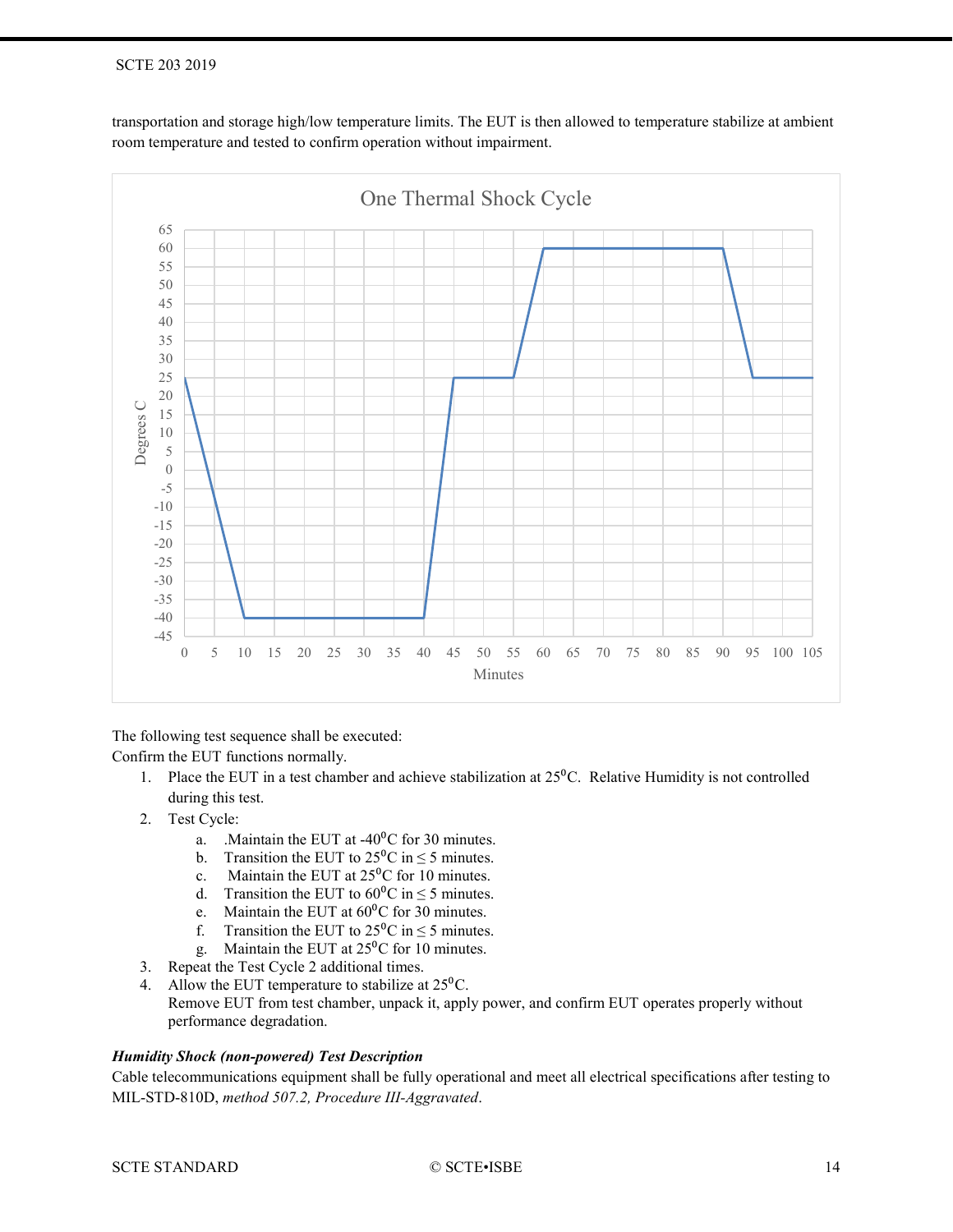

The test sequence is:

- 1. Prepare the equipment under test in accordance to MIL-STD-810D, 19July1983 General Requirements, Section 4.5.2 and perform the pretest standard ambient checkout
- 2. Gradually raise the chamber internal temperature to  $+60^{\circ}$  C and target 95% relative humidity over a 2 hour interval
- 3. Maintain +60 $\degree$  C (+140 $\degree$  F) and 95% relative humidity for a minimum of 6 hours
- 4. Maintain 85% or greater relative humidity while gradually reducing the internal chamber temperature over an 8 hour interval to  $+30^{\circ}$  C ( $+86^{\circ}$  F)
- 5. Maintain  $+30^{\circ}$  C ( $+86^{\circ}$  F) at 95% relative humidity for 8 hours soaking/baking period
- 6. Repeat steps 2, 3, and 4 for a total of 10 cycles (not less than 240 hours)

# <span id="page-14-0"></span>**3.1.2 Operating Temperature, Humidity, and Test Description**

The test procedure specified in *[GR-63-CORE, Issue 3, March 2006](#page-28-1);* Section 5.1.2 shall be used to confirm compliance with equipment normal operating temperature and relative humidity.

# <span id="page-14-1"></span>**3.1.3 Operating Altitude Test Description**

The test procedure specified in *[GR-63-CORE, Issue 3, March 2006](#page-28-1);* Section 5.1.3 shall be used to confirm compliance with equipment normal operating temperature and relative humidity.

For consistency with GR-63 procedure, operating altitude/temp break points should be 50C up to 6000 ft & 40C from 6000 ft to 13000 ft.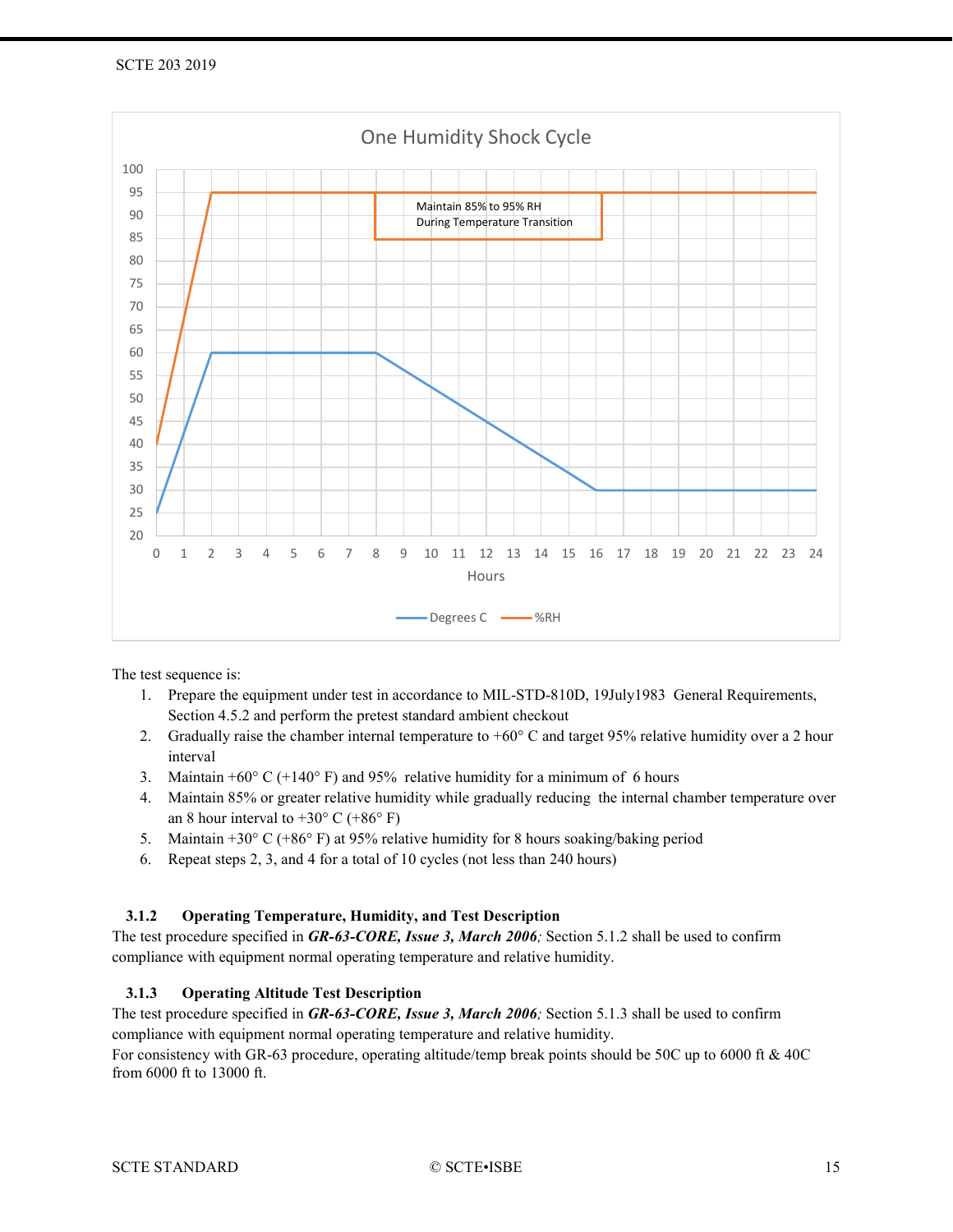# <span id="page-15-0"></span>**3.1.4 Operating Internal Temperature Margin Test Description**

The test procedure specified in *[GR-63-CORE, Issue 3, March 2006](#page-28-1);* Section 5.1.4 should be used to evaluate equipment operation when exposed to temperatures exceeding the normal operating range.

# <span id="page-15-1"></span>**3.1.5 Equipment Cooling Fans**

<span id="page-15-2"></span>Refer to SCTE 186 3.1.5 and test or inspect for compliance.

# **3.1.6 Equipment Surface Temperatures**

The test procedures specified in *[GR-63-CORE, Issue 3, March 2006](#page-28-1);* Section 5.1.6 shall be used to evaluate equipment surfaces temperatures comply with limits specified in SCTE 186 section 3.1.6.

# <span id="page-15-3"></span>**3.2 Shock and Vibration**

# <span id="page-15-4"></span>**3.2.1 Packaged Equipment Free Fall Drop**

The test procedure specified in IEC 60068-2-31: *Free fall – Procedure 1* shall be used to evaluate packaged equipment tolerance to free fall drops.

The test procedure specified in *[GR-63-CORE, Issue 3, March 2006](#page-28-1)*; Section 5.3.1 may be used as an alternate procedure to evaluate packaged equipment tolerance to free fall drops.

# <span id="page-15-5"></span>**3.2.2 Unpacked Equipment Free Fall Drop**

The test procedure specified in *[GR-63-CORE, Issue 3, March 2006](#page-28-1)*; Section 5.3.2 shall be used to evaluate unpackaged equipment tolerance to free fall drops.

# <span id="page-15-6"></span>**3.2.3 Transportation Mechanical Shock**

The test requirements are specified in Table 6 of ETSI EN 300 019-2-2 V2.2.1, referencing the test procedure specified in IEC 60068-2-27: *Test Eb: Bump* shall be used to evaluate packaged equipment tolerance to transportation mechanical shock.

# <span id="page-15-7"></span>**3.2.4 Transportation Mechanical Vibration**

Compliance with equipment transportation and storage random vibration limits shall be tested using IEC 60068-2- 64; *Test Fh: Vibration, broadband random and guidance*. This is the test method specified in *[EN 300 019-2-2, V](#page-26-0)  [2.1.2, 1999-09](#page-26-0)* for testing equipment to transportation mechanical vibration.

*Note: [GR-63-CORE, Issue 3, March 2006](#page-28-1); Section 5.4.3 defers to [EN 300 019-2-2, V 2.1.2, 1999-09](#page-26-0) for its vibration test method and may be used as an alternate for testing equipment tolerance to transportation mechanical vibration.*

Alternate method: GR-63-CORE Issue 4, 2012 may be used as an alternate test standard.

# <span id="page-15-8"></span>**3.2.5 Operating Mechanical Vibration**

Equipment operating mechanical vibration tests shall be tested according to GR-63-CORE Issue 3, March 2006 5.4.2 using the swept sine method subjected to vibration while securely mounted to the shaker to the applicable levels below.

Rack or frame mounted equipment.

• 0.1g from 5hz to 100hz and back to 5hz at a rate of 0.1 octave per minute, repeated in each of 3 mutually perpendicular axis. The test duration is approximately 90 minutes per axis.

Unmounted assemblies or subassembly equipment

• 1g from 5hz to 100hz and back to 5hz at a rate of 0.25 octaves per minute, repeated in each of 3 mutually perpendicular axis. The test duration is approximately 35 minutes per axis.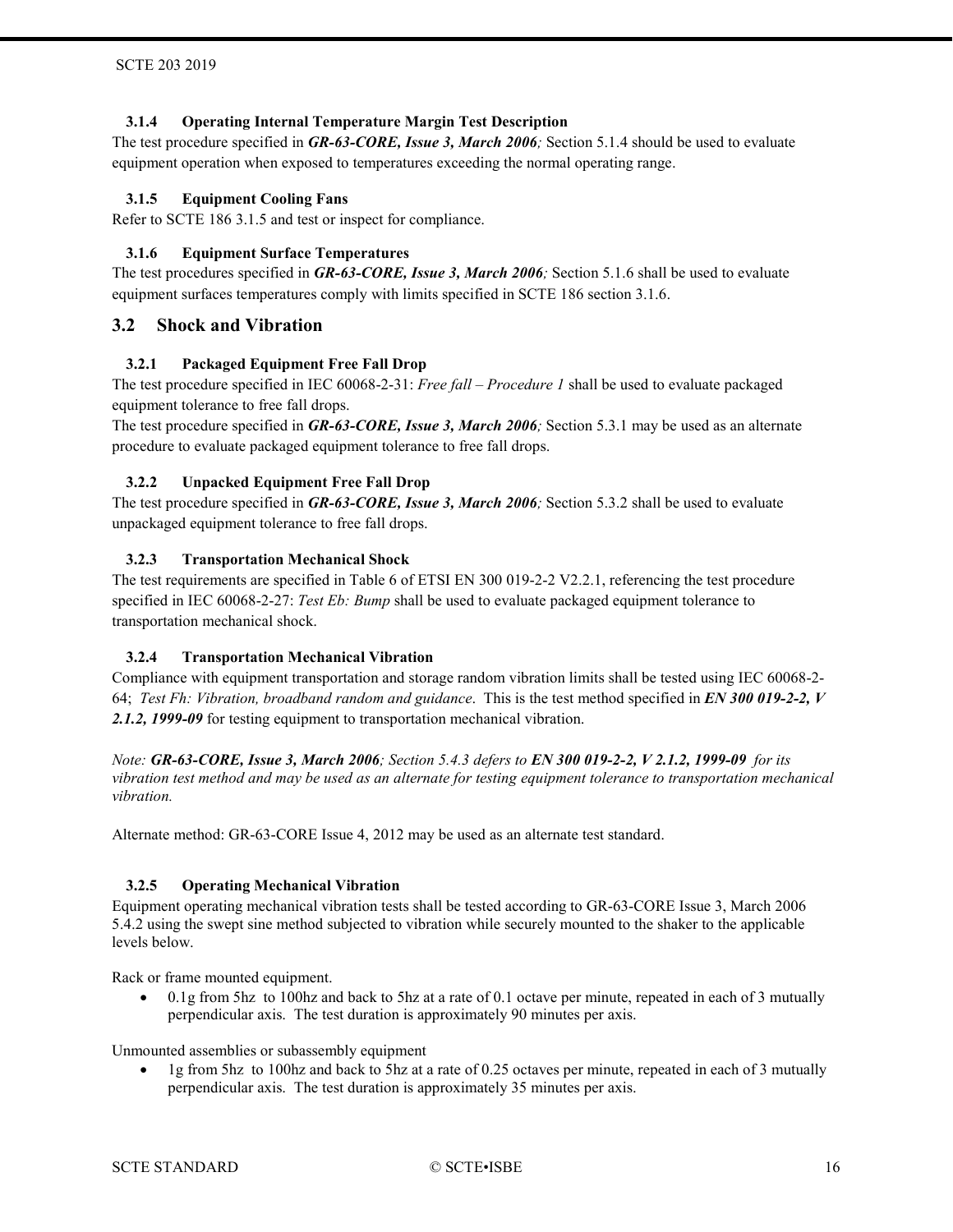Alternate Test method for rack or frame mounted equipment:

• GR-63-CORE Issue 4, 2012 5.4.2.1 Option 2 random vibration test method. Subject the equipment to the random vibration levels while securely mounted to the shaker. Repeat in each of 3 mutually perpendicular axis. The test duration is approximately 30 minutes per axis.

| Table 5-1. INAHUOHI YTDI AUOH TEST MICHIOU |                                                            |  |
|--------------------------------------------|------------------------------------------------------------|--|
| <b>Frequency Range</b>                     | <b>Test Severity</b>                                       |  |
| (Hz)                                       | <b>PSD Level</b>                                           |  |
| $5 - 10$                                   | $+12$ dB/octave                                            |  |
| 10-50                                      | 0.00042 $g^2$ /Hz (0.04 m <sup>2</sup> /sec <sup>3</sup> ) |  |
| 50-100                                     | -12 dB/octave                                              |  |

# <span id="page-16-5"></span> **Table 3-1: Random Vibration Test Method**

#### <span id="page-16-0"></span>**3.2.6 Operating Mechanical Shock**

Equipment <25kg (50lbs) shall continue to operate without manual intervention when subjected to a maximum mechanical shock to the equipment chassis of 63g based on a half-sine shock pulse of 2 milliseconds duration applied to the equipment surface front, back, top, bottom, left side and right side using the test method and apparatus described in IEC 60068-2-27.

Equipment >25kg (55lbs) shall continue to operate without manual intervention when subjected to drop test specified in GR-63-CORE Issue 3, section 5.3.2.

## <span id="page-16-1"></span>**3.2.7 Earthquake resistance**

Earthquake resistance tests shall be as specified in *[ATIS 0600329, Edition](#page-24-1) 8 2008*, *Network Equipment – Earthquake Resistance.*

Alternate test: GR-63-CORE Issue 3, 2006 5.4.1 Earthquake Test Methods

# <span id="page-16-2"></span>**3.3 Contaminant Resistance**

Equipment contamination sources include outdoor pollutions and facility generated contaminants. Contaminants come in the form of gases, solids, and liquids and are influenced by equipment location, weather, outdoor pollutant levels, facility construction, facility/equipment filtration, and facility/equipment maintenance practices.

#### <span id="page-16-3"></span>**3.3.1 Equipment Airborne Contaminant Resistance**

Recommended methods to evaluate equipment resistance to airborne contaminants are provided in GR-63-CORE, Issue 3, March 2006; NEBS Requirements: Physical Protection; Section 5.5.

## <span id="page-16-4"></span>**3.3.2 Solvent Resistance[1](#page-16-6)**

Dampen a clean cotton cloth with each solvent listed below in turn (do not mix solvents). Rub each contactable surface that is a unique material type or covered with a unique coating, including labels, for 30 seconds. Inspect for deformation, wear or blemish.

Alcohol Ammonia Baking Soda and water (slurry) Dish Soap Detergent Vinegar Lemon

<span id="page-16-6"></span> <sup>1</sup> [NGAA Converged Multiservice Access Platform Product Specification, August 2010,](#page-27-0) Section 8.7.6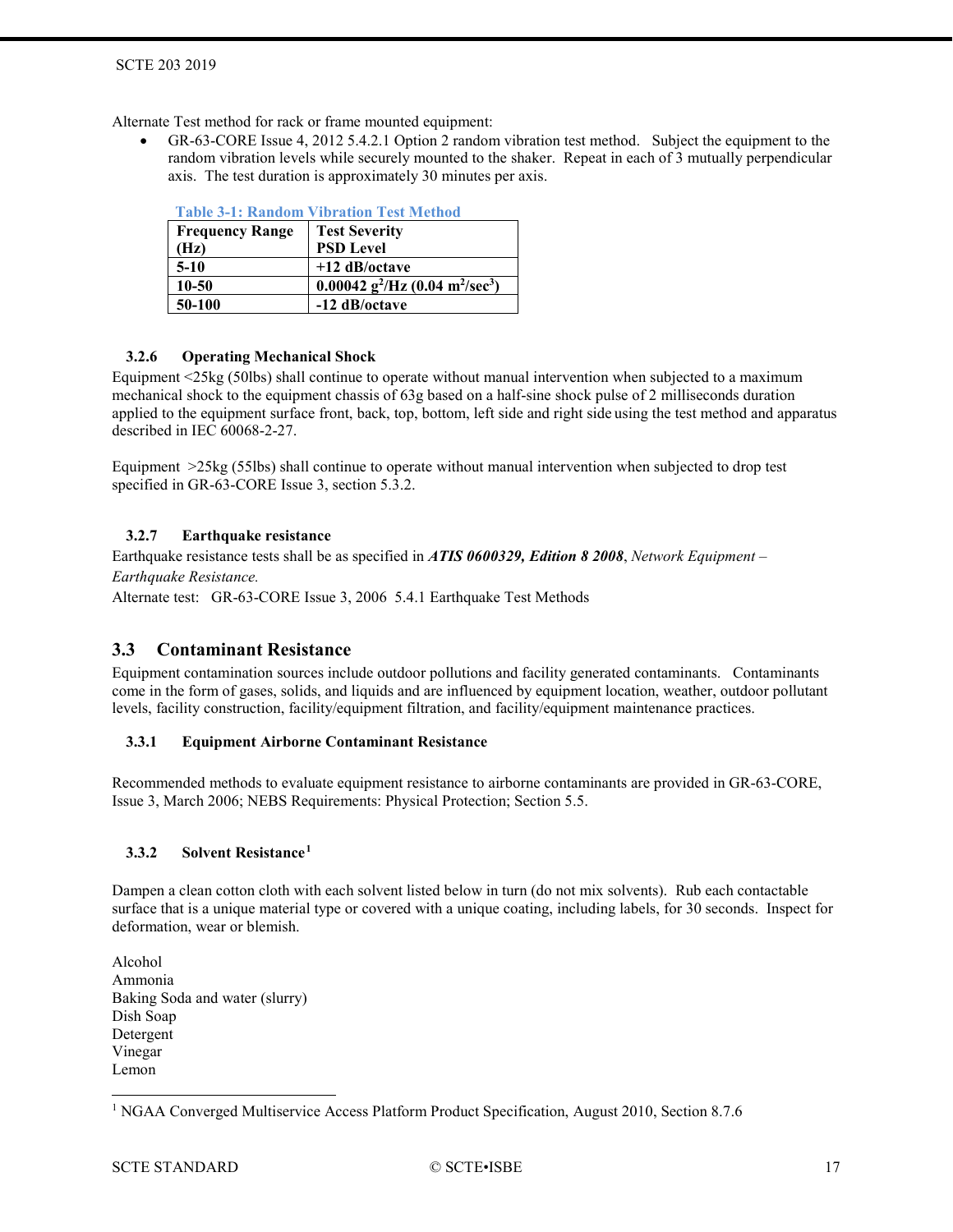Powdered Borax and water (slurry) Bleach

# <span id="page-17-0"></span>**3.4 Equipment Safety**

# <span id="page-17-1"></span>**3.4.1 Safety of Information Technology equipment**

Equipment shall comply with ANSI/UL60950-1-2007, "Information Technology Equipment-Safety-Part2: General Requirements.

# <span id="page-17-2"></span>**3.4.2 Laser safety**

<span id="page-17-3"></span>No test required.

# **3.4.3 Fire safety**

<span id="page-17-4"></span>No test required.

**3.4.4 Equipment Alarms and Automatic Shut Down** 

No test required.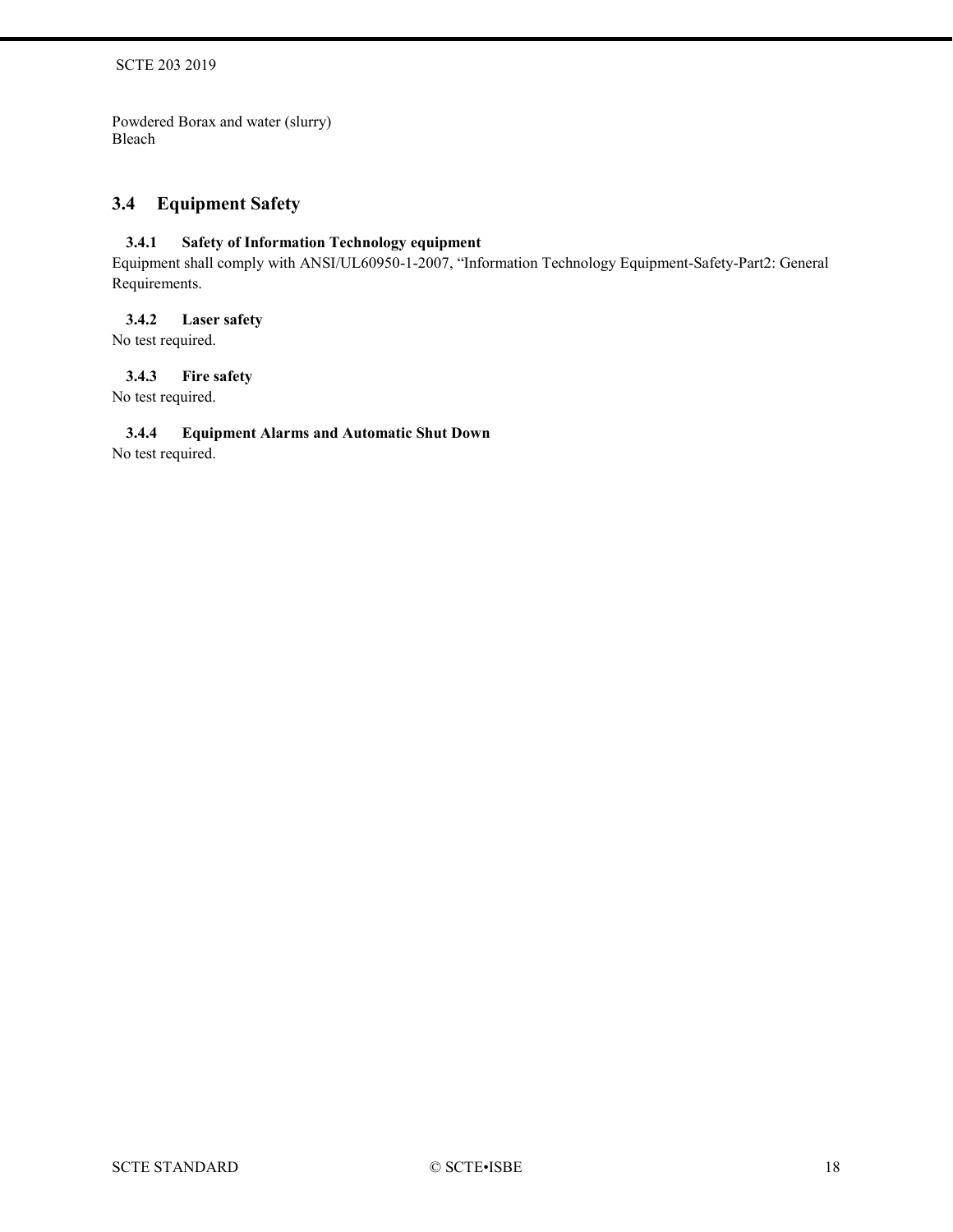# <span id="page-18-0"></span>**4 Electrical Requirements**

# <span id="page-18-1"></span>**4.1 Electromagnetic compatibility (EMC)**

This section addresses electromagnetic emission and immunity requirements test methods for cable telecommunications products deployed in mission critical cable facilities.

# <span id="page-18-2"></span>**4.1.1 Radiated Emissions**

This specification uses FCC Parts 15 Subpart B criteria for equipment radiated and conducted emissions. Allowable radiated emissions criteria vary based on whether the equipment is designed to meet Class-A or Class-B limits. The less strict Class-A limits have traditionally been used in telecommunications facilities. Some operators are emphasizing the need to further reduce equipment radiated emissions by requiring equipment meet the Class-B limits. Others still accept Class-A limits.

This specification addresses the difference between operator practices by noting equipment meeting Class-A limits are acceptable to **some** operators but equipment targeted for **all** operators must meet Class-B limits. This specification encourages vendors to recognize the transition toward Class-B limits and develop their equipment accordingly.

# *4.1.1.1 Radiated Emissions FCC Limits – Unintentional Radiators*

• Measurement procedures shall be as specified in ANSI C63.4:2009 (or current edition)

## *4.1.1.2 Radiated Emissions CISPR 22 Limits – Unintentional Radiators*

• Measurement procedures shall be as specified in IEC CISPR 22 Edition 6, 2008 (or current edition)

# <span id="page-18-3"></span>**4.1.2 Conducted Emissions**

#### *4.1.2.1 Power-On Spurious Emissions*

• Conducted emissions measurements 4.1.2.2, 4.1.2.3 and 4.1.2.4 shall also be measured during AC poweron and equipment power-up cycle.

# *4.1.2.2 Conducted Emissions*

*4.1.2.3 The test method to be used is specified in IEC CISPR 22 Edition 6, 2008 (or current edition)DC ports Conducted Emissions*

The test method to be used is specified in IEC CISPR 22 Edition 6, 2008 (or current edition)

# *4.1.2.4 Conducted Emissions – Telecommunications/Network Ports*

The test method to be used is specified in IEC CISPR 22 Edition 6, 2008 (or current edition)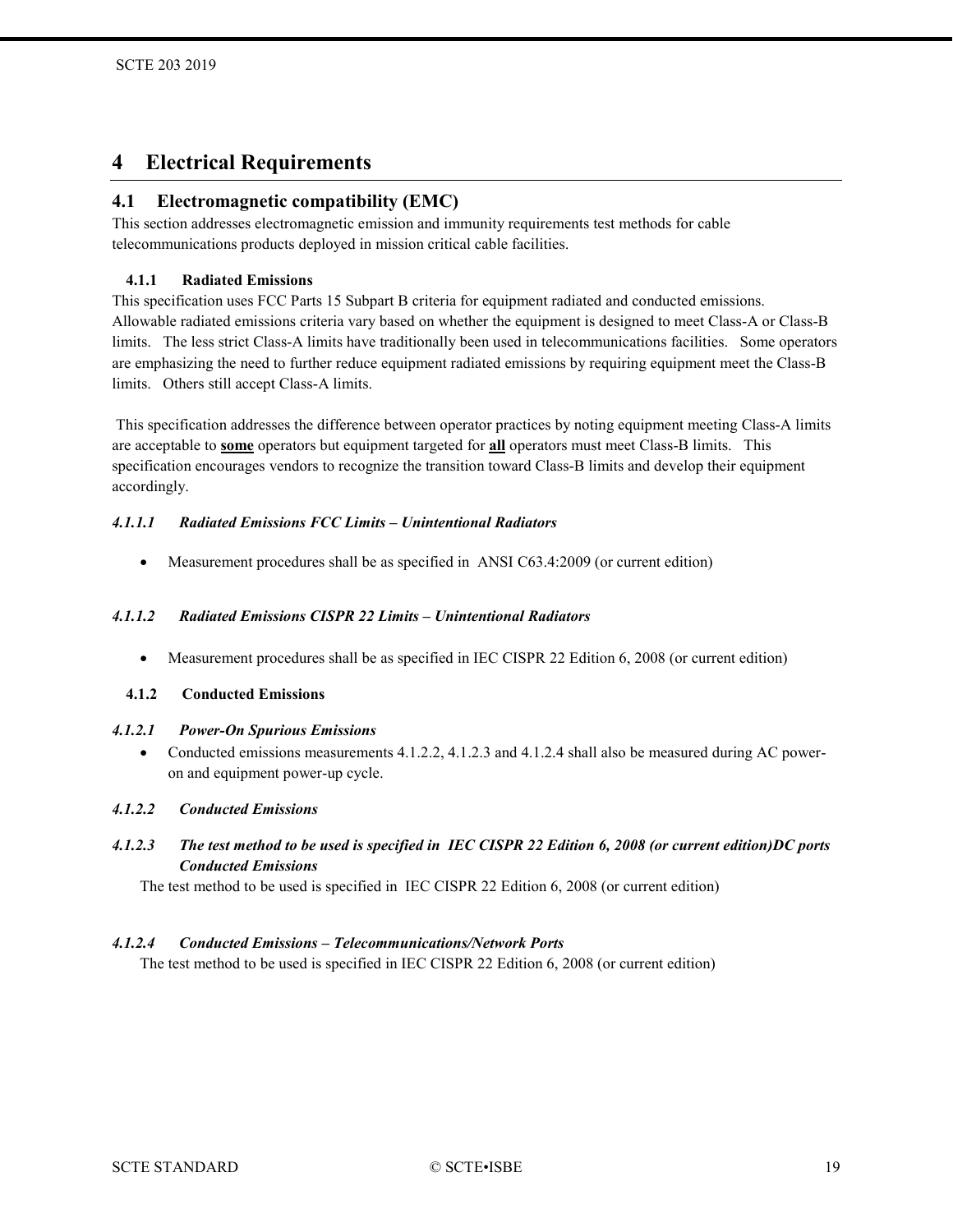# <span id="page-19-0"></span>**4.1.3 Immunity Criteria**

# *4.1.3.1 Enclosure*

4.1.3.1.1 Radiated Immunity

Equipment shall be tested for continuous radiated immunity as specified in *[IEC 61000-4-3, Ed 3.2, 2010-04](#page-26-1); Electromagnetic Compatibility (EMC) – [Part 4-3: Testing and measurement techniques –](#page-26-1) radiated, radio-frequency, [electromagnetic field immunity test](#page-26-1)*

4.1.3.1.2 Electrostatic Discharge (ESD)

- 1. Electrostatic discharge tests shall be executed according to clauses 7 and 8 of *IEC 61000-4-2, Edition 1.2, 2001-04[; Electromagnetic Compatibility \(EMC\) –](#page-26-2) Part 4-2*. Positive and negative polarity voltage tests are required.
- 2. Tests shall be performed on all accessible equipment points accessible when the equipment is operating, is being installed, or while under maintenance.
- 3. Contact discharge method tests shall be applied to conductive surfaces and conductive planes. Air discharge method tests shall be applied to insulating surfaces.
- 4. Test points for both normal operating, storage, and maintenance type ESD testing shall be selected based on recommendations in IEC 61000-4-2, Clause 8.

## *4.1.3.2 AC Power Port*

4.1.3.2.1 Conducted RF Immunity – AC Power Port

The AC power port continuous conducted immunity test shall be implemented as specified in *[IEC 61000-4-6 ed](#page-26-3)  3.0, 2008; Electromagnetic Compatibility (EMC) – [Part 4-6: Testing and Measurement Techniques-Immunity to](#page-26-3)  [Conducted Disturbances, Induced by Radio Frequency Fields](#page-26-3)*

4.1.3.2.2 Surge Immunity – AC Power Port

The AC power port surge immunity test shall be implemented in accordance with IEC 61000-4-5.

4.1.3.2.3 Electronic Fast Transients – AC Power Port

Electrical Fast Transient testing is to be performed according to *IEC 61000-4-4, Second Edition, 2004-07; Electromagnetic Compatibility (EMC) – Part 4-4: Testing and measurement techniques – Electrical fast transient/burst immunity test* 

#### 4.1.3.2.4 Voltage Dips – AC Power Port

*[IEC 61000-4-11, Second Edition, 2004-03](#page-27-1); Electromagnetic Compatibility (EMC) – Part 4-11* shall be used to test compliance with SCTE 186 AC power port immunity to voltage dips.

4.1.3.2.5 Voltage Interruptions – AC Power Port

*[IEC 61000-4-11, Second Edition, 2004-03](#page-27-1); Electromagnetic Compatibility (EMC) – Part 4-11* shall be used to test compliance with SCTE 186 AC power port immunity to voltage interruptions.

# *4.1.3.3 DC Power Port*

4.1.3.3.1 Conducted RF Immunity – DC Power Port

*IEC 61000-4-6 ed 3.0, 2008[; Electromagnetic Compatibility \(EMC\) –](#page-26-3) Part 4-6: Testing and Measurement [Techniques-Immunity to Conducted Disturbances, Induced by Radio Frequency Fields](#page-26-3)* shall be used to test compliance with SCTE 186 DC power port conducted RF immunity.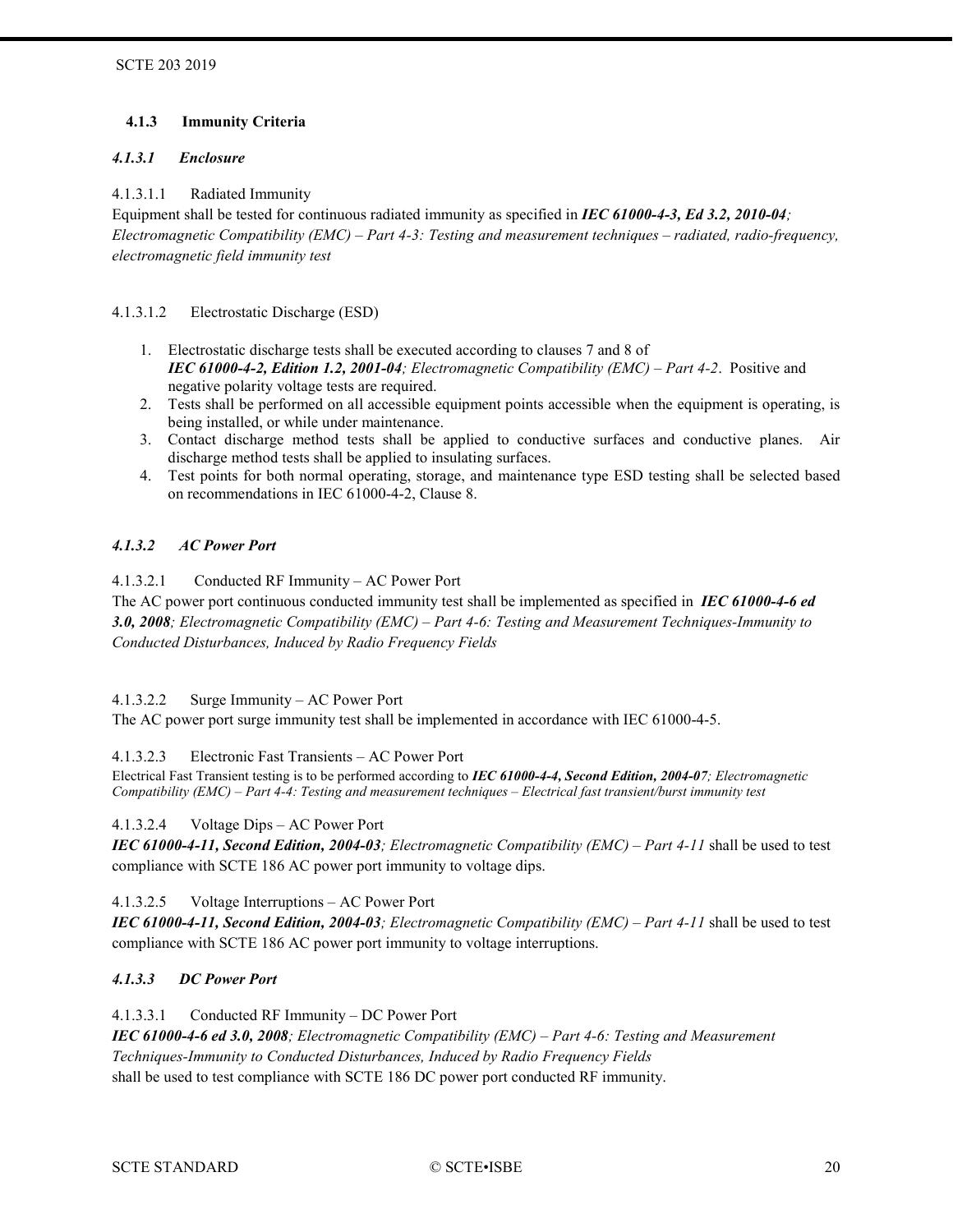#### SCTE 203 2019

# 4.1.3.3.2 Electronic Fast Transients – DC Power Port

*[IEC 61000-4-4, Second Edition, 2004-07](#page-26-4); Electromagnetic Compatibility (EMC) – Part 4-4: Testing and measurement techniques – [Electrical fast transient/burst immunity test.](#page-26-4)* 2004 shall be used to test compliance with SCTE 186 DC power port immunity to electronic fast transients.

4.1.3.3.3 DC Voltage Fluctuation – DC Power Port

Test to the requirements of SCTE 186 section 4.1.3.3.3

# *4.1.3.4 Telecommunications/Network Port*

4.1.3.4.1 Conducted RF Immunity – Telecommunications/Network Port

**IEC 61000-4-6 ed 3.0, 2008**; *[Electromagnetic Compatibility \(EMC\) –](#page-26-3) Part 4-6: Testing and Measurement [Techniques-Immunity to Conducted Disturbances, Induced by Radio Frequency Fields](#page-26-3)* shall be used to test compliance with SCTE 186 telecommunications/network port conducted RF immunity.

4.1.3.4.2 Surge Immunity – Telecommunications/Network Ports[2](#page-20-1)

*[IEC 61000-4-5, Second Edition, 2005-11](#page-26-5); Electromagnetic Compatibility (EMC) – Part 4-5: Testing and [measurement techniques –](#page-26-5) Surge immunity test* shall be used to test compliance with SCTE 186 telecommunications/network port surge immunity.

4.1.3.4.3 Electronic Fast Transients - Telecommunications/Network Ports

*[IEC 61000-4-4, Second Edition, 2004-07](#page-26-4); Electromagnetic Compatibility (EMC) – Part 4-4: Testing and measurement techniques – [Electrical fast transient/burst immunity test.](#page-26-4)* 2004 shall be used to test compliance with SCTE 186 telecommunications/network port immunity to electronic fast transients.

# <span id="page-20-0"></span>**4.2 Grounding and Bonding [3](#page-20-2)**

Inspect to requirements of SCTE 186 for compliance

<span id="page-20-2"></span><span id="page-20-1"></span> <sup>2</sup>Criteria is from **[NGAA Converged Multiservice Access Platform Product Specification, August 2010](#page-27-0)**, Section 8.6.6 3Reference Section 8.6.7 of **[NGAA Converged Multiservice Access Platform Product Specification, August 2010](#page-27-0)**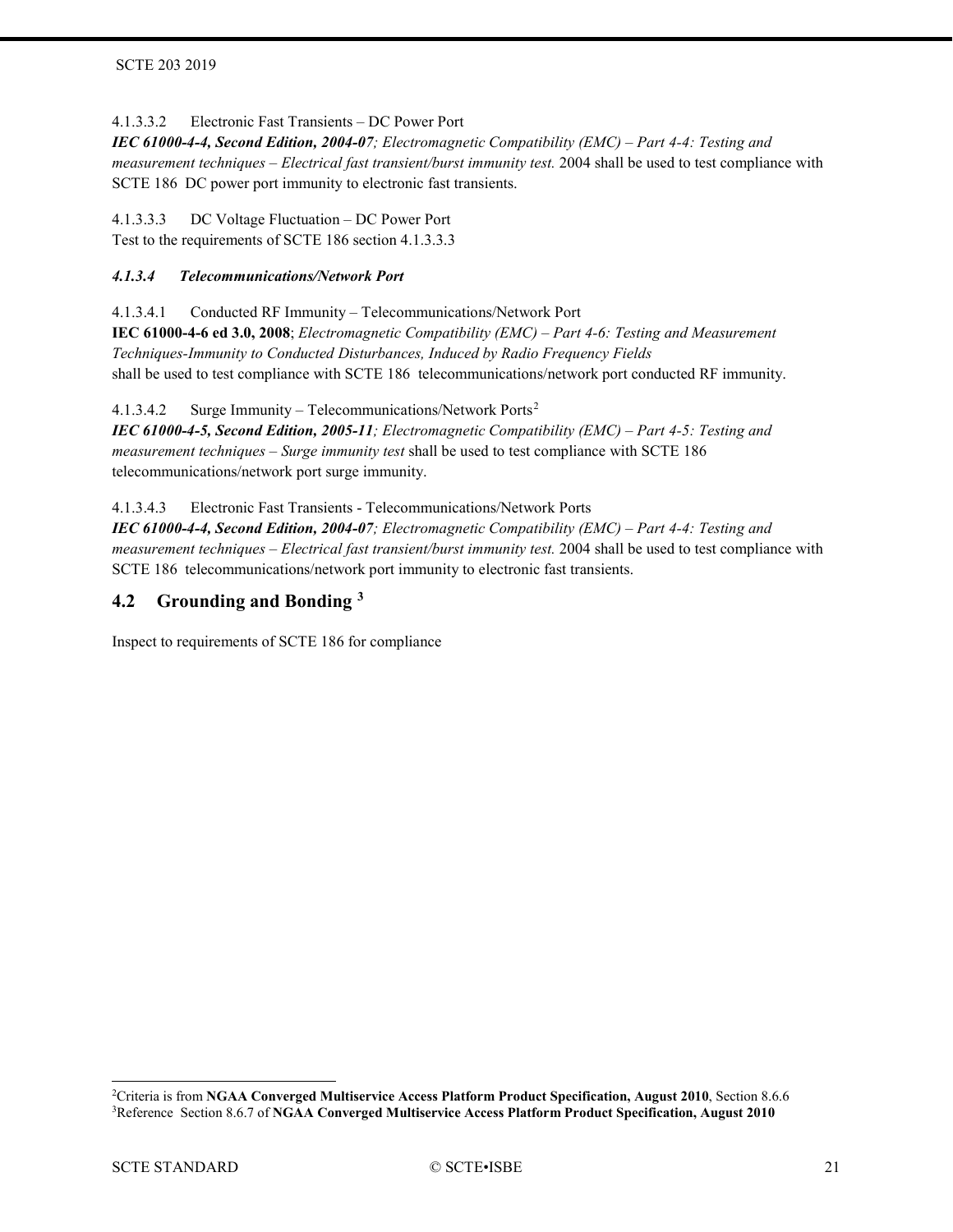# <span id="page-21-0"></span>**5 Sustainability Requirements**

# <span id="page-21-1"></span>**5.1 Product Development**

<span id="page-21-2"></span>No need for test procedures for this section and its sub-sections.

- **5.1.1 Life Cycle Thinking[4](#page-21-11)**
- <span id="page-21-3"></span>**5.1.2 Material Efficiency**
- <span id="page-21-4"></span>**5.1.3 Energy Efficiency**
- <span id="page-21-5"></span>**5.1.4 Consumables and Batteries**

# <span id="page-21-6"></span>**5.2 Product Operation**

<span id="page-21-7"></span>No need to define tests here as test would be product specific.

- **5.2.1 Airflow**
- <span id="page-21-8"></span>**5.2.2 Air filters**
- <span id="page-21-10"></span><span id="page-21-9"></span>**5.2.3 Heat Release**
- **5.2.4 Energy Efficiency**

# *5.2.4.1 General Requirements for Equipment Energy Efficiency*

- 1. Equipment shall measure and report energy/internal power supply efficiency in accordance with *[Generalized](#page-25-0)  [Test Protocol for Calculating the Energy Efficiency of Internal AC-DC and DC-DC Power Supplies, Revison](#page-25-0)  [6.5.](#page-25-0)*
- 2. Equipment AC-to-DC power supply performance shall be characterized in accordance with **[ANSI/SCTE 46](#page-24-2)  2007,** *[Test Methods for AC to DC Power Supplies](#page-24-2)*.
- 3. Equipment DC-to-DC power supply performance shall be characterized in accordance with **[ANSI/SCTE 46](#page-24-2)  2007,** *[Test Methods for AC to DC Power Supplies](#page-24-2)*, modified as needed to cover DC rather than AC input.[5](#page-21-12)
- 4. Equipment providers shall identify the specific energy modes in which the product operates and shall document the energy consumption for each operating mode.

# *5.2.4.2 Computer Energy Efficiency*

# *5.2.4.3 Computer Server Energy Efficiency*

<span id="page-21-11"></span> $\frac{1}{4}$ Includes information from *ECMA-341[, 4th edition December 2010, Environmental Design Consideration for ICT](#page-25-1)  [and CE Products](#page-25-1)*, Section 5: Life Cycle Thinking and Section 4: Terms and Definitions

<span id="page-21-12"></span><sup>5</sup> [NGAA Converged Multiservice Access Platform Product Specification, August 2010,](#page-27-0) section 8.6.4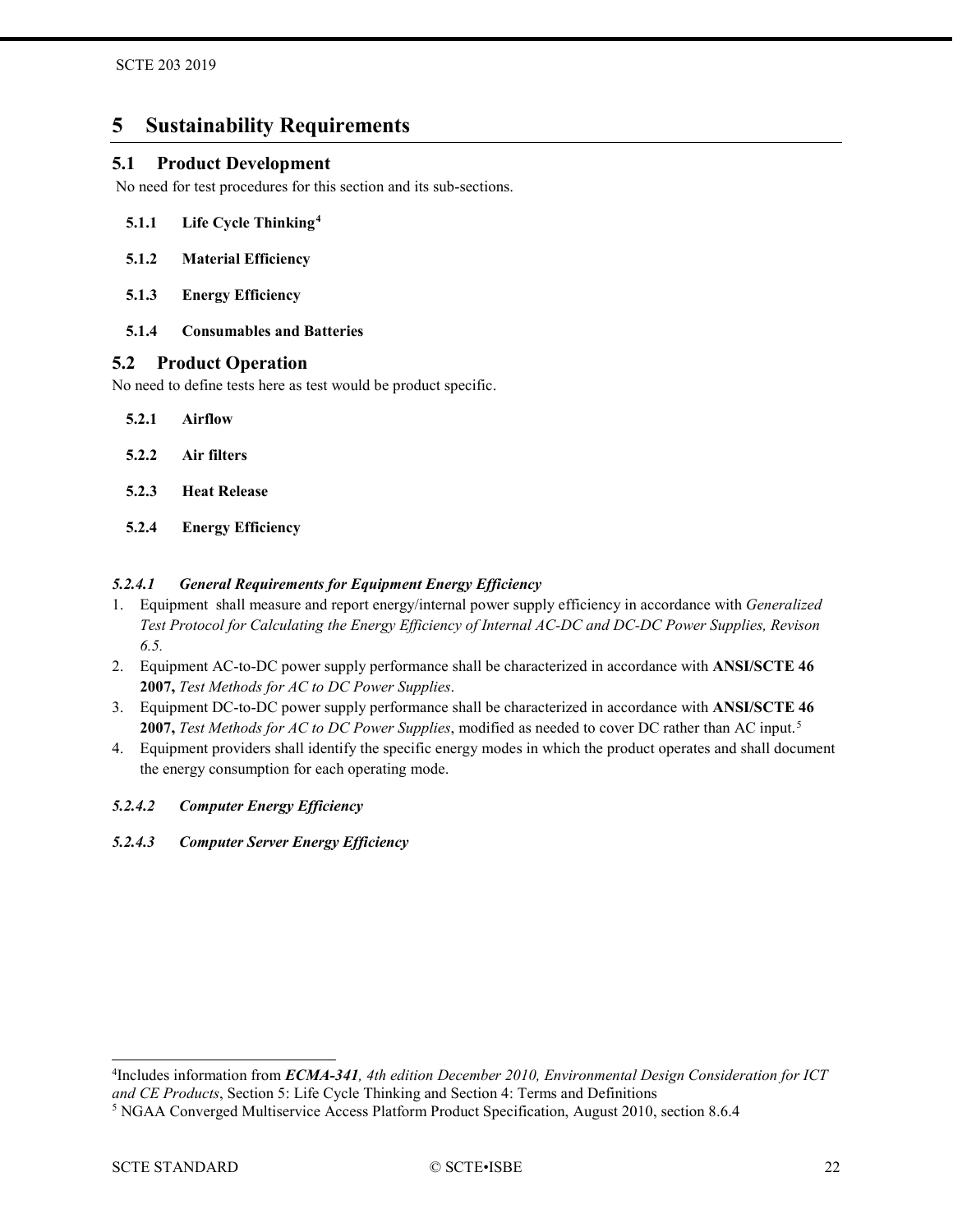#### SCTE 203 2019

- 5.2.4.3.1 ATIS Server TEER<sup>[6](#page-22-3)</sup>
- *5.2.4.4 Transport Equipment Energy Efficiency*
- 5.2.4.4.1 ATIS Transport TEER<sup>[7](#page-22-4)</sup>
- *5.2.4.5 Router and Ethernet Switch Efficiency*
- <span id="page-22-0"></span>5.2.4.5.1 ATIS Router and Ethernet Switch TEER<sup>[8](#page-22-5)</sup>
	- **5.2.5 Emissions**
- *5.2.5.1 Chemical Emission*

#### *5.2.5.2 Acoustic emissions*

Reference ATIS-0600005.2006 for test methods.

# <span id="page-22-1"></span>**5.3 Product Lifetime**

No need for test method.

# <span id="page-22-2"></span>**5.4 Product Disposal**

No need for test method.

<span id="page-22-3"></span> <sup>6</sup> Reference *ATIS 060015.01.2009, Energy Efficiency for [Telecommunication Equipment: Methodology for](#page-24-3)  [Measurement and Reporting -](#page-24-3) Server Requirements* for complete details to calculate, test, and report server TEER.

<span id="page-22-4"></span><sup>7</sup> Reference *ATIS 0600015.02.2009[, Energy Efficiency for Telecommunication Equipment: Methodology for](#page-24-4)  [Measurement and Reporting -](#page-24-4) Transport Requirements* for complete details to calculate, test and report transport

equipment TEER

<span id="page-22-5"></span><sup>8</sup> Reference *ATIS 0600014.03; 2009[, Energy Efficiency for Telecommunication Equipment: Methodology for](#page-24-5)  [Measurement and Reporting for Router and Ethernet Switch Products](#page-24-5)* for complete details to calculate, test, and report Router and Ethernet Switch TEER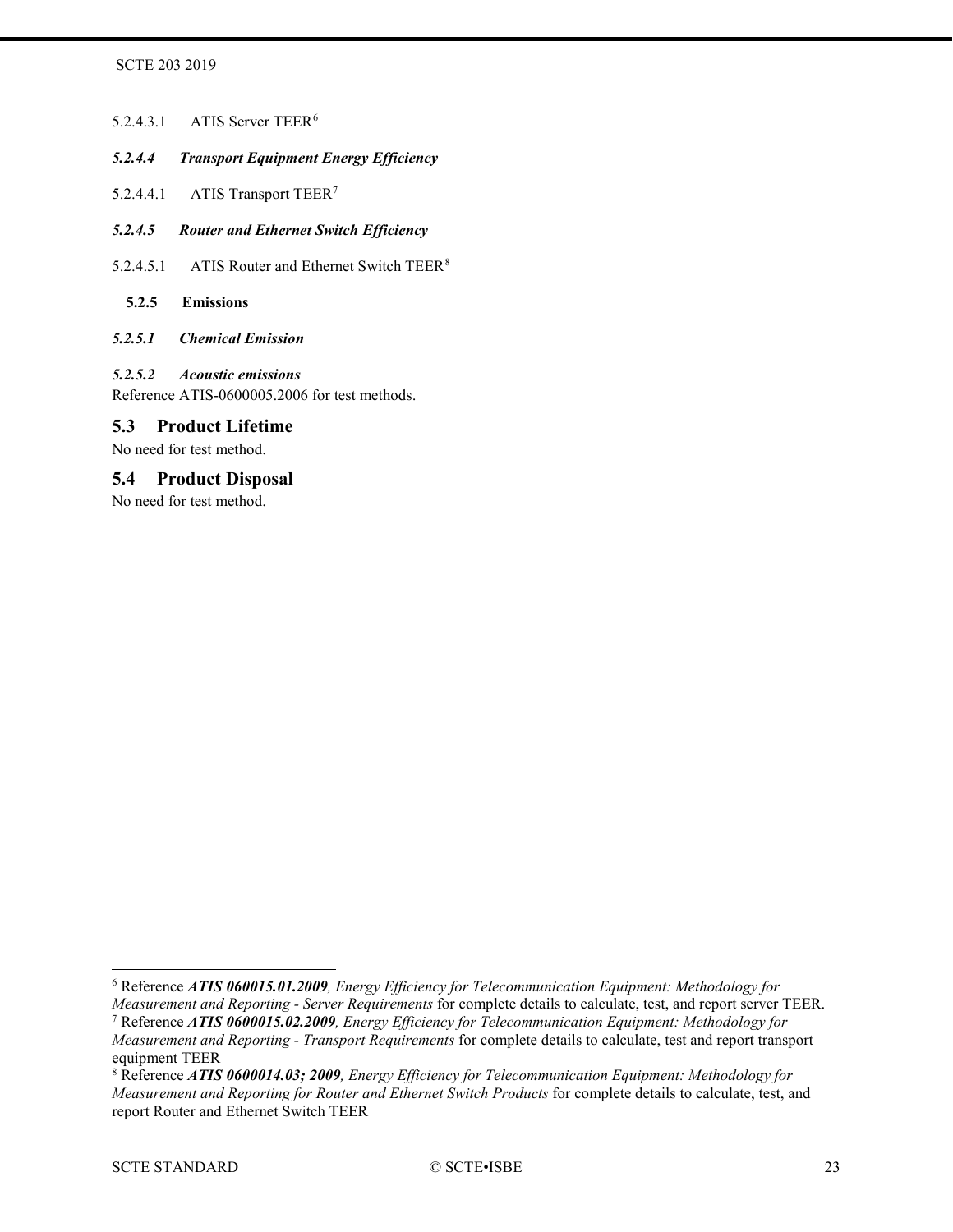# <span id="page-23-0"></span>**6 Quality Requirements**

# <span id="page-23-1"></span>**6.1 Reliability**

No test methods needed.

# <span id="page-23-2"></span>**6.2 Highly Accelerated Life Testing (HALT)**

*No way to define this as it would be product specific.*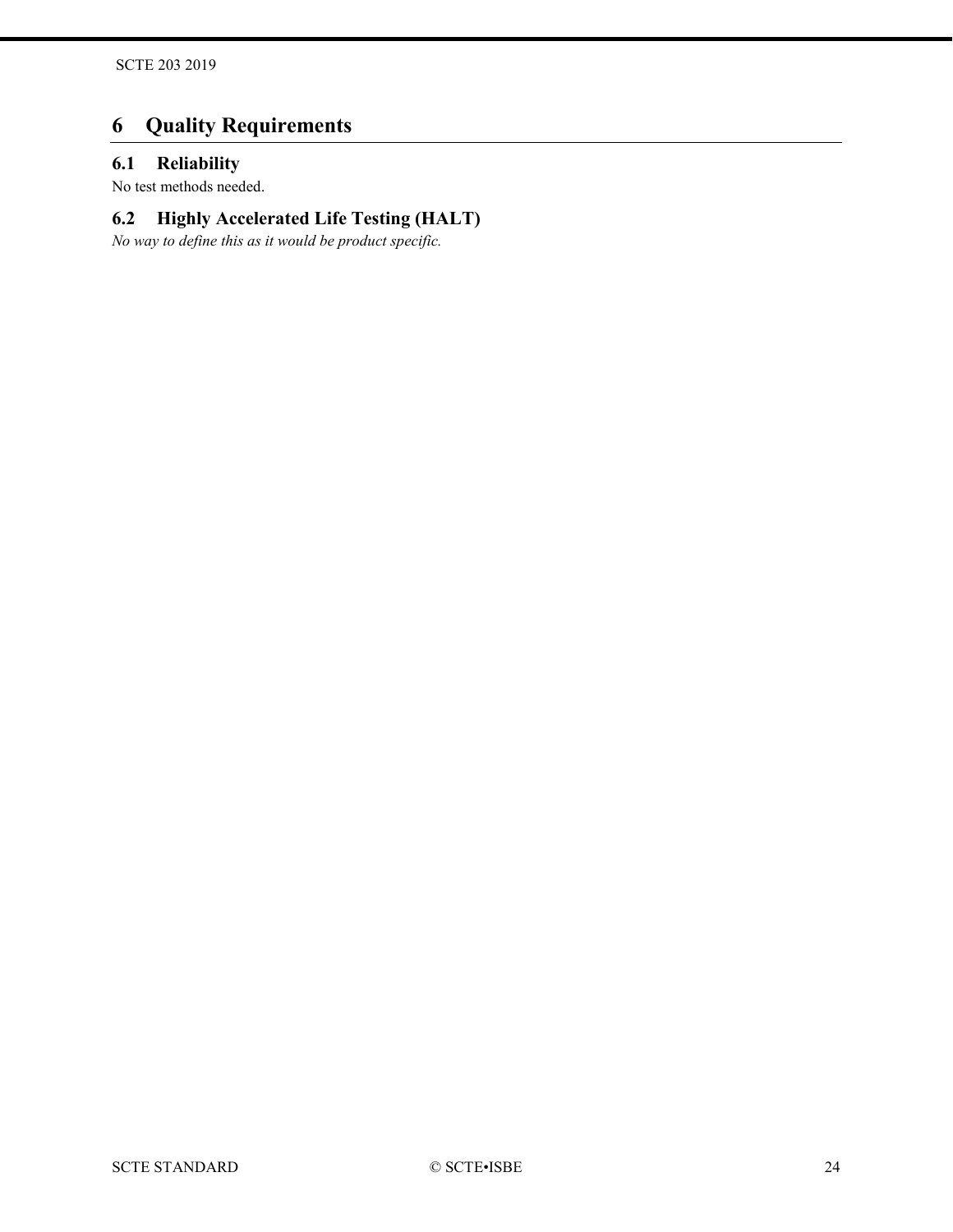# <span id="page-24-0"></span>**Appendix A – Normative References**

<span id="page-24-5"></span><span id="page-24-4"></span><span id="page-24-3"></span><span id="page-24-2"></span><span id="page-24-1"></span>**ANS01.** *ANSI T1.336-2009: Engineering Requirements for a Universal Telecom Framework.* 2009. **ANS02.** *ANSI/UL60950-1-2007, "Information Technology Equipment-Safety-Part2: General Requirements.* 2007 **ANS05.** *ANSI/EIA-310-D-1992: Cabinets, Racks, Panels, and Associated Equipment.* 1992. **ANS06.** *ANSI Z136-2007 American National Standard for Safe Use of Lasers.* 2007 **ANS08.** *ANSI T1.319-2002; Equipment Assemblies – Fire Propagation Risk Assessment Criteria.* 2002. **ANS09.** *ANSI T1.307-2003: Fire Resistance Criteria – Ignitability Requirements for Equipment Assemblies, Ancillary Non-Metallic Apparatus, and Fire Spread Requirements for Wire and Cable.* 2003. **ANS10.** *ANSI/'SCTE 158 2009, Recommended Environmental Condition Ranges for Broadband Communications Equipment.* 2009. **ANS12.** *ANSI C63.4-2003, American National Standard Methods for Measurement of Radio-Noise Emissions for Low-Voltage Electrical and Electric Equipment in the Range of 9 kHz to 40 GHz.* 2003. **ANS13.ANSI/SCTE 46 2007**, *Test Methods for AC to DC Power Supplies* **ASH02.** *ASHRAE, 2004, ISBN 1-931862-43-5, Thermal Guidelines for Data Processing Environments.* 2004. **ASH03.** *ASHRAE, 2005, ISBN 1-931862-94-X. Design Considerations for Datacom Equipment Centers.* 2005. **ATI03.** *ATIS 0600329, Edition 8 2008, Network Equipment - Earthquake Resistance.* 2008. **ATI04.** *ATIS 060015: 2009, Energy Efficiency for Telecommunication Equipment: Methodology for Measurement and Reporting - General Requirements.* 2009. **ATI05.** *ATIS 060015.01.2009, Energy Efficiency for Telecommunication Equipment: Methodology for Measurement and Reporting - Server Requirements.* 2009. **ATI06.** *ATIS 0600015.02.2009, Energy Efficiency for Telecommunication Equipment: Methodology for Measurement and Reporting - Transport Requirements.* 2009. **ATI07.** *ATIS 0600014.03; 2009, Energy Efficiency for Telecommunication Equipment: Methodology for Measurement and Reporting for Router and Ethernet Switch Products.* 2009. **ATI08.** *ATIS 0600015.04.2010, Energy Efficiency for Telecommunication Equipment: Methodology for Measurement and Reporting DC Power Plant – Rectifier Requirements.* **ATI09.** *ATIS-0600319.2008, Equipment Assemblies -- Fire Propagation Risk Assessment Criteria.* 2008. **ATI10.** *ATIS-0600307.2007, Fire Resistance Criteria – Ignitability requirements for Equipment Assemblies, Ancillary Non-Metallic Apparatus, and Fire Spread Requirements for Wire and Cable distribution assemblies.* 2007. **ATI11.** *ATIS-0600005.2006, Acoustic Noise.* 2006. **ATI12. ATI13.** *ATIS-060004.2006, Equipment Surface Temperature* **CFR01.** *21CFR910; "OCCUPATIONAL SAFETY AND HEALTH STANDARDS", Code of Federal Regulations, Title 29-Labor, Chapter XVII-Occupational Safety and Health Administrations, Department of Labor, Part 1920, 21CFR1910.* **CFR02.** *21CFG1040;"PERFORMANCE STANDARDS FOR LIGHT EMITTING PRODUCTS", Code of Federal Regulations, Title 21—Food and Drugs, Chapter 1-Food and Drug Administration, Department of Health and Human Services, Subchapter J-Radiological Health, Part 1040, 21CFG1040.10.* **CFR03.** *29 CFR1910.05; "Occupational Noise Exposure", Code of Federal Regulations, Title 29, Part 1910, Subpart 95 (1910.95), U.S. Department of Labor, Occupational Saftey and Health Administration (OSHA), 29 CFR1910.05.* **CFR04.** *47CFR15; "RADIO FREQUENCY DEVICES", --Telecommunication, Chapter 1-Federal Communications Commission, Part 15-Radio Frequency Device, 47CFR15.*

**EC1.** *(noise) DIRECTIVE 2003/10/EC OF THE EUROPEAN PARLIAMENT AND OF THE COUNCIL of February, 2003 on the minimum heath and safety requirements regarding the exposure of workers to the risks arising from physical agents.* 2003.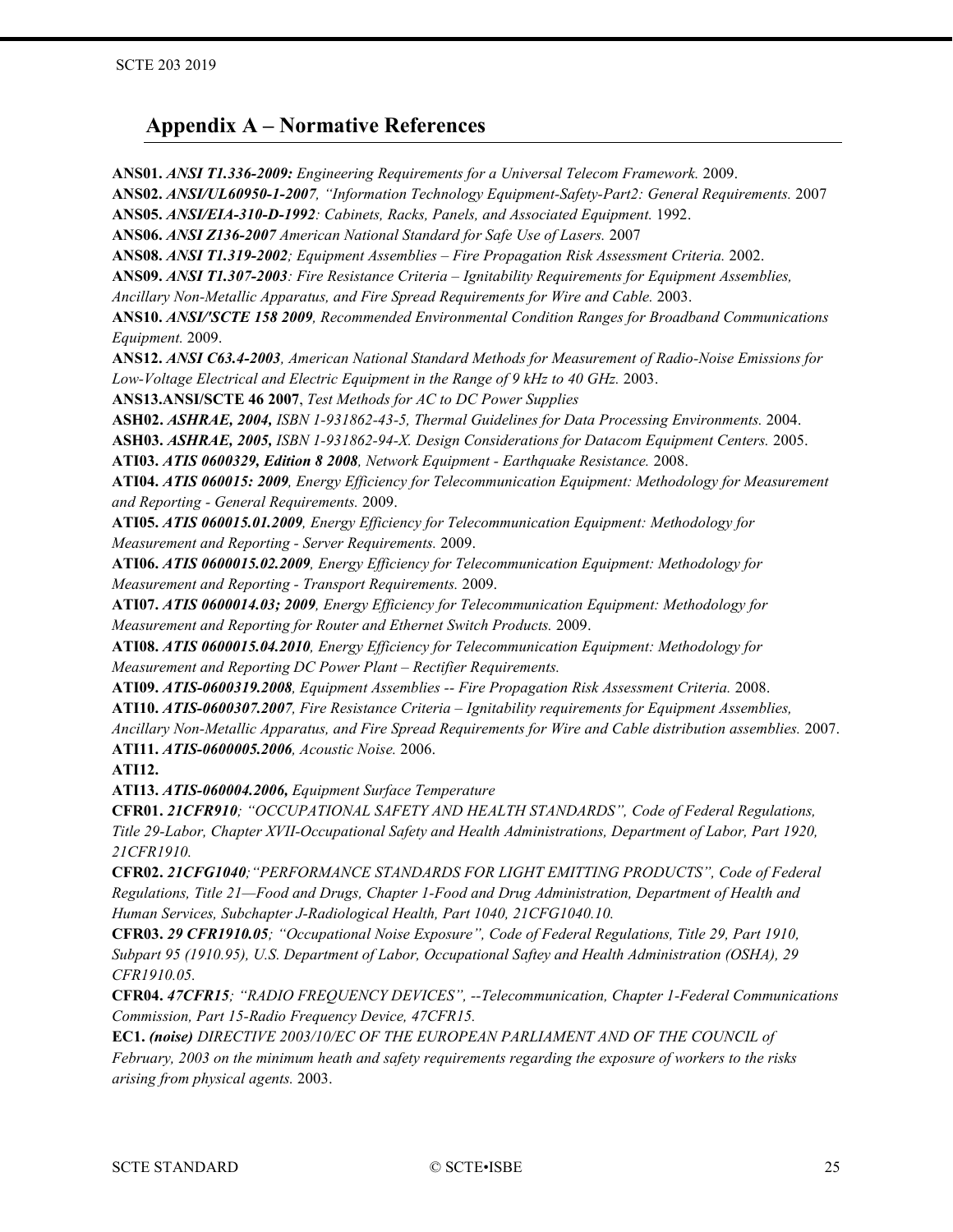#### SCTE 203 2019

**EC2.** *(RoHS) DIRECTIVE 2002/95/EC OF THE EUROPEAN PARLIAMENT AND OF THE COUNCIL of 27 January 2003 on the restriction of the use of certain hazardous Substances in electrical and electronic equipment (and latest associated amendments).* 2002.

**EC3.** *(WEEE) DIRECTIVE 2002/96/EC OF THE EUROPEAN PARLIAMENT AND OF THE COUNCIL of 27 January 2003 on waste electrical and electronic equipment (WEEE) (and latest associated amendments).* 2002.

**ECMA01.** *ECMA-109, December 2010; Declared Noise Emission Values of Information Technology and Telecommunications Equipment, 5th edition (December 2010).* ECMA, 2010.

**ECMA02.** *ECMA-341:2010, "Environmental Design Considerations for ICT & CE Products.".* 2010.

**ECMA03.** *ECMA-74 Measurement of Airborne Noise Emiitted by Informatin Techology and Telecommunications Equipment.*

<span id="page-25-1"></span>**ECMA04.** *ECMA-341, 4th edition December 2010, Environmental Design Consideration for ICT and CE Products* **ECMA05,** *ECMA-370, 4th Edition June 2009, TED-The Echo Declaration*

<span id="page-25-0"></span>**EPRI01.** *Generalized Test Protocol for Calculating the Energy Efficiency of Internal AC-DC and DC-DC Power Supplies, Revison 6.5.*

**ESTAR01**. *ENERGY STAR® Program Requirments for Computers Version 5.0.* 2008.

**ESTAR02**. *ENERGY STAR® Version 1.0 Program Requirements for Computer Servers.* 2009.

**ESTAR03**. *ENERGY STAR® Program Requirements Product Specification for Uninterruptible Power Supplies (UPSs), Draft 1 Version 1.0.* 2011.

**ESTAR04.***ENERGY STAR® Version 2.0, Draft 1 Program Requirements for Computer Servers*

**ETS01.** *EN 300 119-1, V2.1.1 (2004-2009) , Environmental Engineering (EE); European telecommunications standard for equipment practice; Part 1: Introduction and terminology, ETSI EN 300 119-1, V2.1.1, 2004-09.* 2004- 2009.

**ETS02.** *EN 300 119-2, V2.1.1, 2004-09; Environmental Engineering (EE); European telecommunications standard for equipment practice; Part 2: Engineering requirements for racks and cabinets.* 2004-09.

**ETS03.** *EN 300 119-3, V2.1.1, 2004-09; Environmental Engineering (EE); European telecommunications standard for equipment practice; Part 3: Engineering requirements for miscellaneous racks and cabinets, ETSI.* 2004-09.

**ETS05.** *EN 300 119-5, V1.2.2, 2004-12; Environmental Engineering (EE); European telecommunications standard for equipment practice; Part 5: Thermal* Management, ETSI. 2004-12.

**ETS06.** *TR 102 489, V1.1.1, 2004-06; Environmental Engineering (EE); European telecommunications standard for equipment practice; Thermal Management Guidance for equipment and its deployment, ETSI.* 2004-06.

**ETS07.** *ETR 035, July 1999; Equipment Engineering (EE); Environmental Engineering; Guidance and Terminology, ETSI 2.* 1999.

**ETS08.** *EN 300 019-1-0, V 2.1.2,2003-09; Environmental Engineering (EE); Environmental conditions and environmental tests for telecommunications equipment; Part 1-0: Classification of environmental conditions; Introduction, ETSI.* 2003-09.

**ETS09.** *EN 300-019-1-1 V2.1.4 (2003-2004); Equipment Engineering (EE); Environmental conditions and environmental tests for telecommunications equipment, Part 1-1: Classification of environmental conditions; Storage, ETSI EN 300-019-1-1, V2.1.4, ETSI, 2003-04.* 2003-04.

**ETS10.** *ETSI EN 300-019-1-2, V2.1.4, 2003-04; Equipment Engineering (EE); Environmental conditions and environmental tests for telecommunications equipment, Part 1-2: Classification of environmental conditions; Transportation, ETSI.* 2003-04.

**ETS11.** *ETSI EN 300 019-1-3, v2.3.2, (2009-11) Environmental Engineering (EE); Environmental conditions and environmental tests for telecommunications equipment; Part 1-3: Classification of environmental conditions; Stationary use at weatherprotected locations, ETSI.* ETSI, 2009-11.

**ETS12.** *EN 300 019-2-0, V 2.1.2, 2003-09; Environmental Engineering (EE); Environmental conditions and environmental tests for telecommunications equipment; Part 2-0: Specification of environmental tests; Introduction, ETSI.* 2003-09.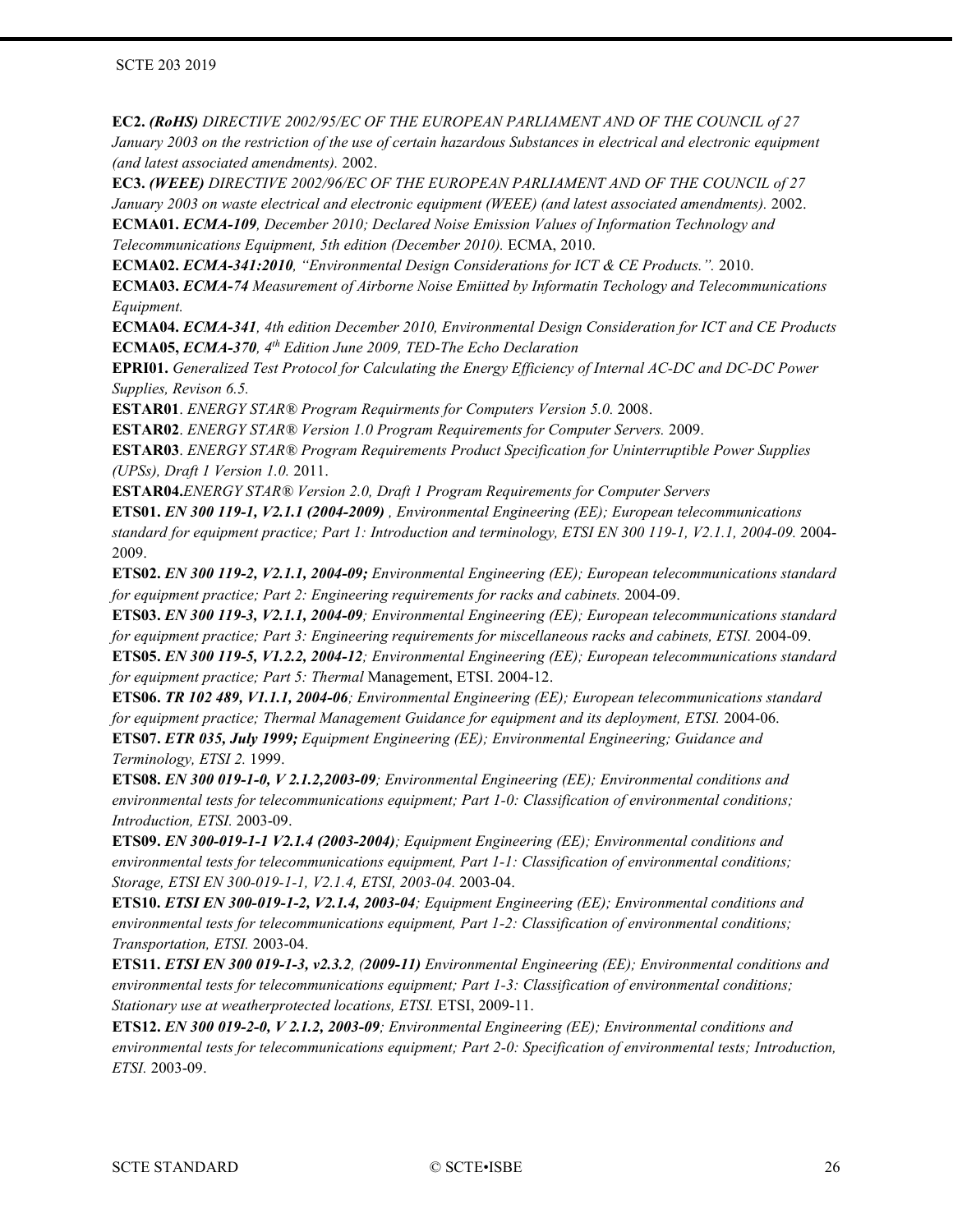**ETS13.** *EN 300 019-2-1, V 2.1.2, ETSI, 2000-09; Environmental Engineering (EE); Environmental conditions and environmental tests for telecommunications equipment; Part 2-1: Specification of environmental tests; Storage, ETSI.* 2000-09.

<span id="page-26-0"></span>**ETS14.** *EN 300 019-2-2, V 2.1.2, 1999-09; Environmental Engineering (EE); Environmental conditions and environmental tests for telecommunications equipment; Part 2-2: Specification of environmental tests; Transportation.* 1999-09.

**ETS15.** *EN 300 019-2-3, V 2.2.2, 2003-04; Environmental Engineering (EE); Environmental conditions and environmental tests for telecommunications equipment; Part 2-3: Specification of environmental tests; Stationary use at weatherprotected locations, ETSI.* 2003-04.

**ETS16.** *ETS 300 753, October 1997; Equipment Engineering (EE); Acoustic noise emitted by telecommunications equipment, ETSI.* 1997.

**ETS17.** *EN 300 132-1, September 1996; Environmental Engineering (EE); Power supply interface at the input to telecommunications equipment; Part 1: Operated by alternating current (ac) derived from direct current (dc) sources, ETSI.* 1996

**ETS21.** *EN 300 386, V1.3.3 (2010-10); Electromagnetic Compatibility and Radio Spectrum Matters (ERM); Telecommunications Network Equipment; ElectroMagnetic Compatibility (EMC) Requirements.* 2010.

**ETS22.** *ETSI ES 201 468 V1.3.1, 2005-08; Additional Electromagnetic Compatibility (EMC) requirements and resistibility requirements for telecommunications equipment for enhanced availability of service in specific applications, ETSI.* 2005-08.

**ETS23.** *ETR 127, ETSI, March 1994; Equipment Engineering (EE); Electrostatic environment and mitigation measures for Public Telecommunications Network (PTN), ETSI.* 1994.

**FCC01.** *47eCFR15, Electronic Code of Federal Regulations (e-CFR), Title 47: Telecommunication, Part 15 – Radio Frequency Devices.*

**FCC02.** *47eCFR68, Electronic Code of Federal Regulations (e-CFR), Title 47: Telecommunication, Part 68 – Connection of Terminal Equipment to the Telephone Network.*

**IEC01.** *IEC 60951-1 2nd edition, 2005-12; Safety of information technology equipment including electrical business equipment.* 2005-12.

**IEC02.** *IEC 60825-1 ed2.0, 2007; Safety of laser products - Part 1: Equipment classification and requirements.* 2007.

<span id="page-26-3"></span>**IEC03.** *IEC 61000-4-6 ed 3.0, 2008; Electromagnetic Compatibility (EMC) – Part 4-6: Testing and Measurement Techniques-Immunity to Conducted Disturbances, Induced by Radio Frequency Fields*

**IEC04.** *IEC 61000-3-2, Third Edition, 2005-11; Electromagnetic Compatibility (EMC) – Part 3-2: Limits – Limits for harmonic current emissions (equipment input current <=16A per phase),.* 2005-11.

**IEC05.** *IEC 61000-3-3, ed 2.0, 2008; (EMC) – Part 3-3: Limits – Limitation of voltage changes, voltage fluctuations and flicker in public low-voltage supply systems, for equipment with rated current <=16A per phase and not subject to conditional connection, IEC.* 2008.

<span id="page-26-2"></span>**IEC06.** *IEC 61000-4-2, Edition 1.2, 2001-04; Electromagnetic Compatibility (EMC) – Part 4-2: Testing and measurement techniques – Electrostatic discharge immunity test,.* 2001-04.

**IEC07.** *IEC 61000-4-8, Edition 1.1, 2001-03; Electromagnetic Compatibility (EMC) – Part 4-8: Testing and measurement techniques – Power frequency magnetic field immunity test,.* 2001-03.

<span id="page-26-1"></span>**IEC08.** *IEC 61000-4-3, Ed 3.2, 2010-04; Electromagnetic Compatibility (EMC) – Part 4-3: Testing and measurement techniques – radiated, radio-frequency, electromagnetic field immunity test.* 2010.

<span id="page-26-4"></span>**IEC09.** *IEC 61000-4-4, Second Edition, 2004-07; Electromagnetic Compatibility (EMC) – Part 4-4: Testing and measurement techniques – Electrical fast transient/burst immunity test.* 2004.

<span id="page-26-5"></span>**IEC10.** *IEC 61000-4-5, Second Edition, 2005-11; Electromagnetic Compatibility (EMC) – Part 4-5: Testing and measurement techniques – Surge immunity test.* 2005.

**IEC11.** *IEC 61000-4-6, Edition 2.2, 2006-05; Electromagnetic Compatibility (EMC) – Part 4-6: Testing and measurement techniques – Immunity to conducted disturbances, induced by radio-frequency fields.* 2006.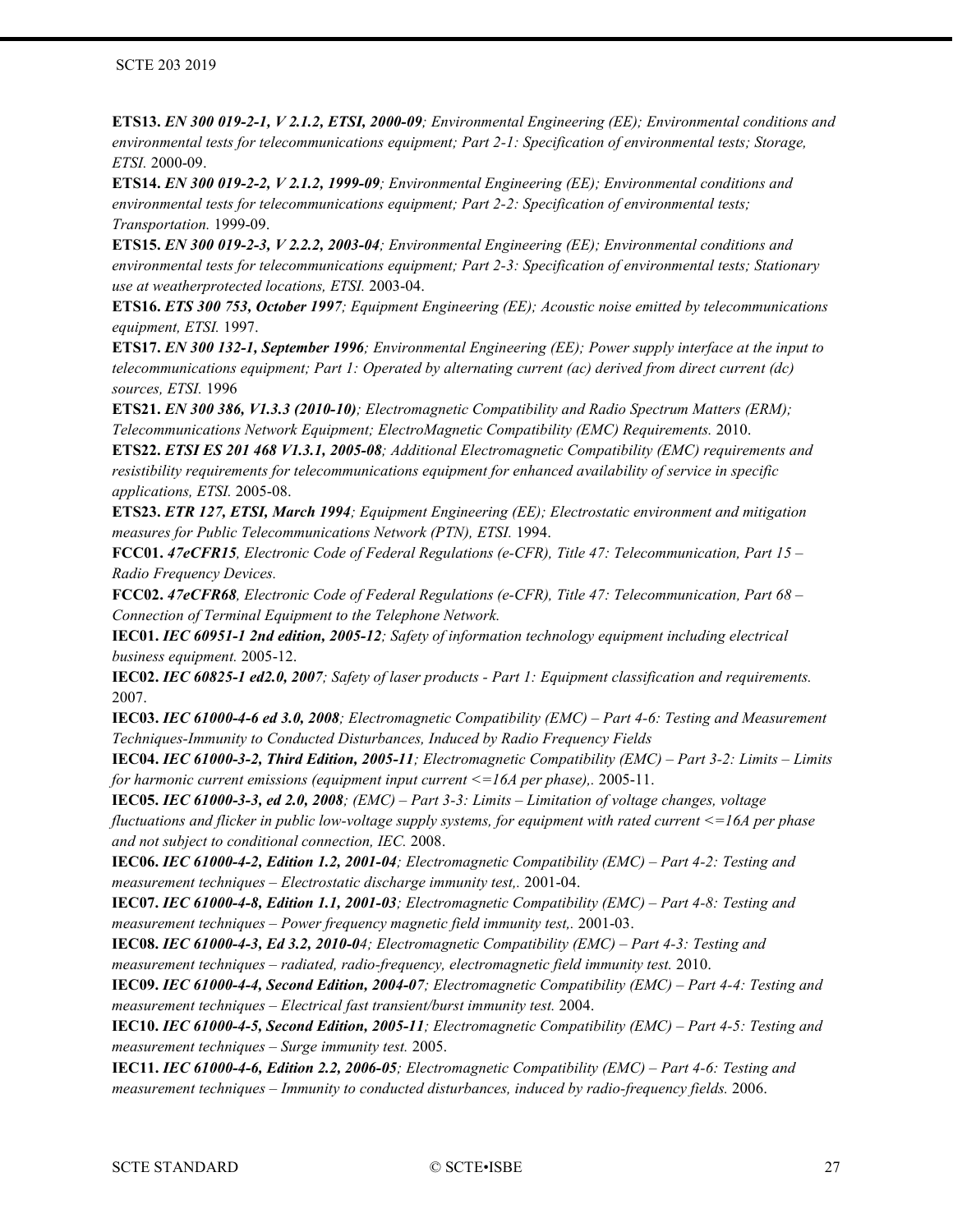#### SCTE 203 2019

<span id="page-27-1"></span>**IEC12.** *IEC 61000-4-11, Second Edition, 2004-03; Electromagnetic Compatibility (EMC) – Part 4-11: Testing and measurement techniques – Voltage dips, short interruptions and voltage variations immunity tests.* 2004.

**IEC13.** *IEC 60068-2-2: "Environmental testing - Part 2: Tests"*

**IEC14.** *IEC 60271-3-3, 2002; Classification of environmental parameters and their severities - Stationary use of weather-protected locations.* 2002.

**IEC15.** *IEC CISPR 22 Edition 6.0 2008-09; International Technology Equipment - Radio Disturbance Characteristics - Limits and Methods of Measurement.* 2008.

**IEC16.** *IEC CISPR 24, Edition 2.0 2010; Information Technology Equipment - Immunity Characteristics - Limit and Methods of Measurement.* 2010.

**IEC17.** *ETS 300 753 October 1997; Equipment Engineering (EE); Acoustic noise emitted by telecommunications equipment. ETSI.* 1997.

**IEC18. ISO/IEC DIS 2836, Edition 11 January 2011**; *Information Technology – Office Equipment –*

*Determination of Chemical Emission Rates from Electronic Equipment*

**SCO5.** *Environmental Profile: Central Offices and Network Data Centers, Version 1.0 May 5, 2008.* Environmental Profile.

<span id="page-27-0"></span>**MSO01.NGAA Converged Multiservice Access Platform Product Specification, August 2010**, Hardware & Functional Specification, August 2, 2010

*SCTE 184, Facilities Energy Managment and Recommended Practices 2012.* 2012.

**TEL06.** *SR-332 Issue 1, May 2001; Reliability Prediction Procedure for Electrical Equipment, Telcordia.* 2001. **TEL08.** *SR-332 Issue 2, September 2006; Reliability Prediction Procedure for Electrical Equipment, , Telcordia.* 2006.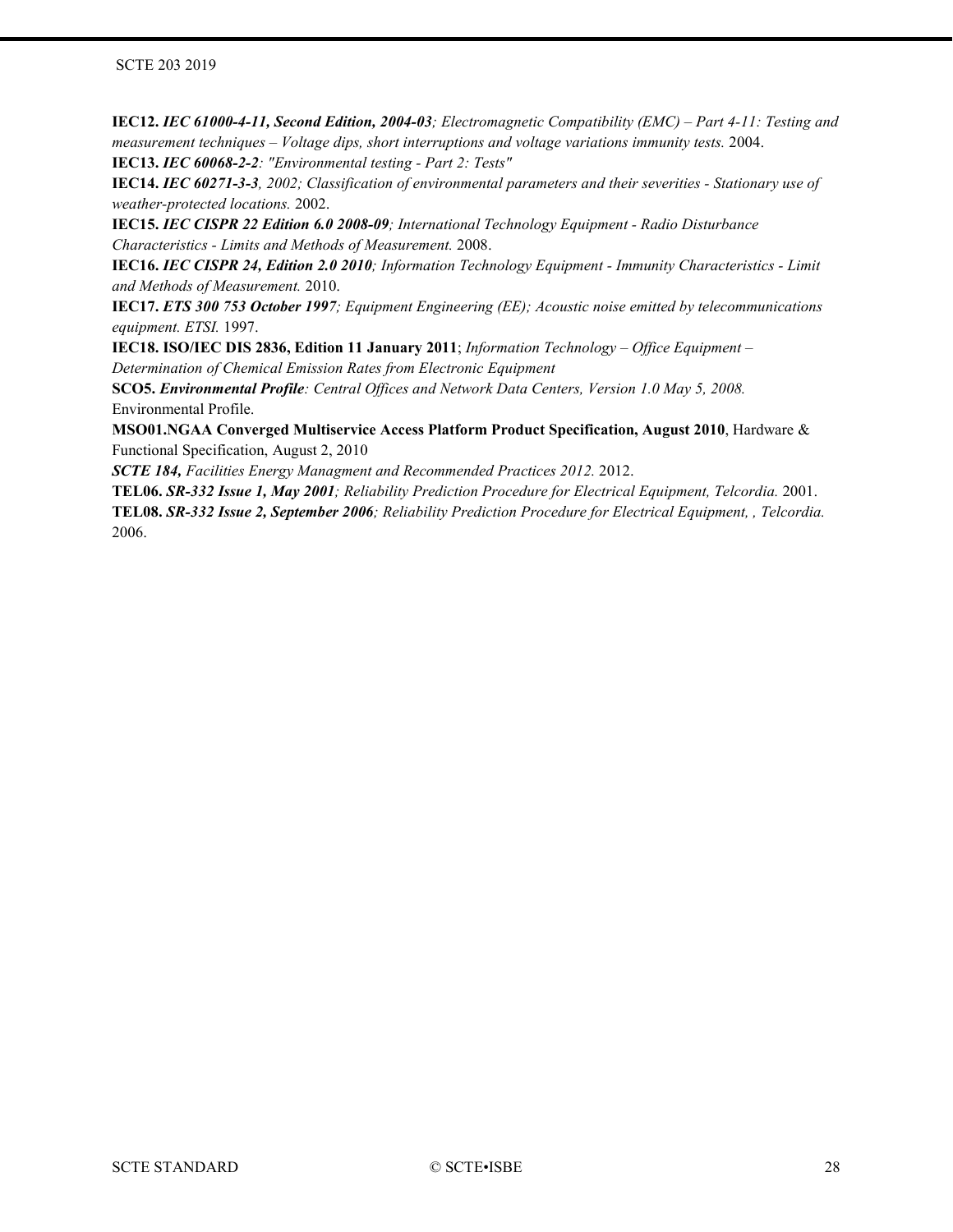# <span id="page-28-0"></span>**Appendix B – Informative References**

**ANS03.** *ATIS-PP-0600315.2007: Voltage Levels for DC-Powered Equipment Used in the Telecommunications Environment.* 2007.

**ANS04.** *ANSI/TIA -42-2005: Telecommunications Infrastructure Standard for Network Data Center.* 2005. **ANS11.** *ANSI/TIA-968-A-2002, Telecommunications - Telephone Terminal Equipment – Technical Requirements for Connection of Terminal Equipment to the Telephone Network.* 2002.

**ASH01**. *ASHRAE, 2005 ISBN 1-931862-65-6.* 2005.*Datacom Equipment Power Trends and Cooling Applications,*  **ASH03.** *ASHRAE, 2005, ISBN 1-931862-94-X. Design Considerations for Datacom Equipment Centers.* 2005. **ASH04.** *ASHRAE, 2006, ISBN-10: 1-933742-05, Liquid Cooling Guidelines for Datacom Equipment Centers.* 2006.

**ASH05.** *ASHRAE, 2007, ISBN:987-1-933742-20-5, Structural and Vibration Guidelines for Datacom Equipment Centers.* 2007.

**EC4.** *DIRECTIVE 2006/95/EC OF THE EUROPEAN PARLIAMENT AND OF THE COUNCIL of 12 December 2006 on the harmonization of the laws of Member States relating to electrical equipment designed for use within certain voltage limits (and 2008/C 28/01 for harmonized stand.* 2006.

**EC5.** *(EMC) DIRECTIVE 2004/108/EC OF THE EUROPEAN PARLIAMENT AND OF THE COUNCIL of 15 December 2004 on the approximation of the laws of the Member States relating to electromagnetic compatibility.* 2004.

**EN01**. *"Information technology equipment including electrical business equipment", European Norm, European Committee for Electrotechnical Standardsization (CENELEC).*

**ENE1**. *Usage and Public Reporting Guidelines for PUE/DCiE – WP #22.*

**ENE2.** *Recommendations for Measuring and Report Overall Data Center Efficiency.*

**ETS04.** *EN 300 119-4, V2.1.1, 2004-09; Environmental Engineering (EE); European telecommunications standard for equipment practice; Part 4: Engineering requirements for subracks in miscellaneous racks and cabinets, ETSI.* 2004-09.

**ETS18.** *Draft ETSI EN 300 132-2, V2.3.6 (2011-12); Power supply interface at the input to the* 

*telecommunications and datacom (ICT) equipment; Part 2: Operated by -48V direct current.* 2011-12.

**ETS19.** *ETSI EN 300 132-3, V1.2.1, 2003-08; Environmental Engineering (EE); Power supply interface at the* 

*input to telecommunications equipment; Part 3: Operated by rectified current source, alternating current source or direct current source up to 400V, ETSI.* 2003-08.

**ETS20.** *EN 300 253, V2.1.1, ETSI 2002-04; Equipment Engineering (EE); Earthing and bonding of* 

*telecommunications equipment in telecommunication centres, ETSI.* 2003-04.

**SCO1.** *SCOPE AdvancedTCA™ HW Profile, latest version .*

**SCO2.** *SCOPE MicroTCA™ HW Profile, latest version .*

**SCO3.** *SCOPE Services and Support Profile – Service Availability, latest version .*

**SCO4.** *SCOPE Services and Support Profile – Long Life Cycle Support, latest version .*

<span id="page-28-1"></span>**TEL01.** *GR-63-CORE, Issue 3, March 2006; NEBS Requirements: Physical Protection, GR-63-CORE, Issue 3, March 2006, Telcordia.* 2006.

**TEL02.** *GR-3028-CORE, Issue 1, December 2001; Thermal Management in Telecommunications Central Offices, Telcordia.* 2001.

**TEL03.** *GR-1089-Core, Issue 5, August 2009; Electromagnetic Compatibility and Electrical Safety –Generic Criteria for Network Telecommunications Equipment, Telcordia.* 2009.

**TEL04.** *GR-78-CORE, Issue 2, September 2007; Generic Requirements for the Physical Design and Manufacture of Telecommunications Products and Equipment.* 2007.

**TEL05.** *FR-2063, NEBS Criteria Levels, A module of NEBSFR,Telcordia Technologies Special Report, SR-3580, Issue 3, June 2007, Telcordia.*